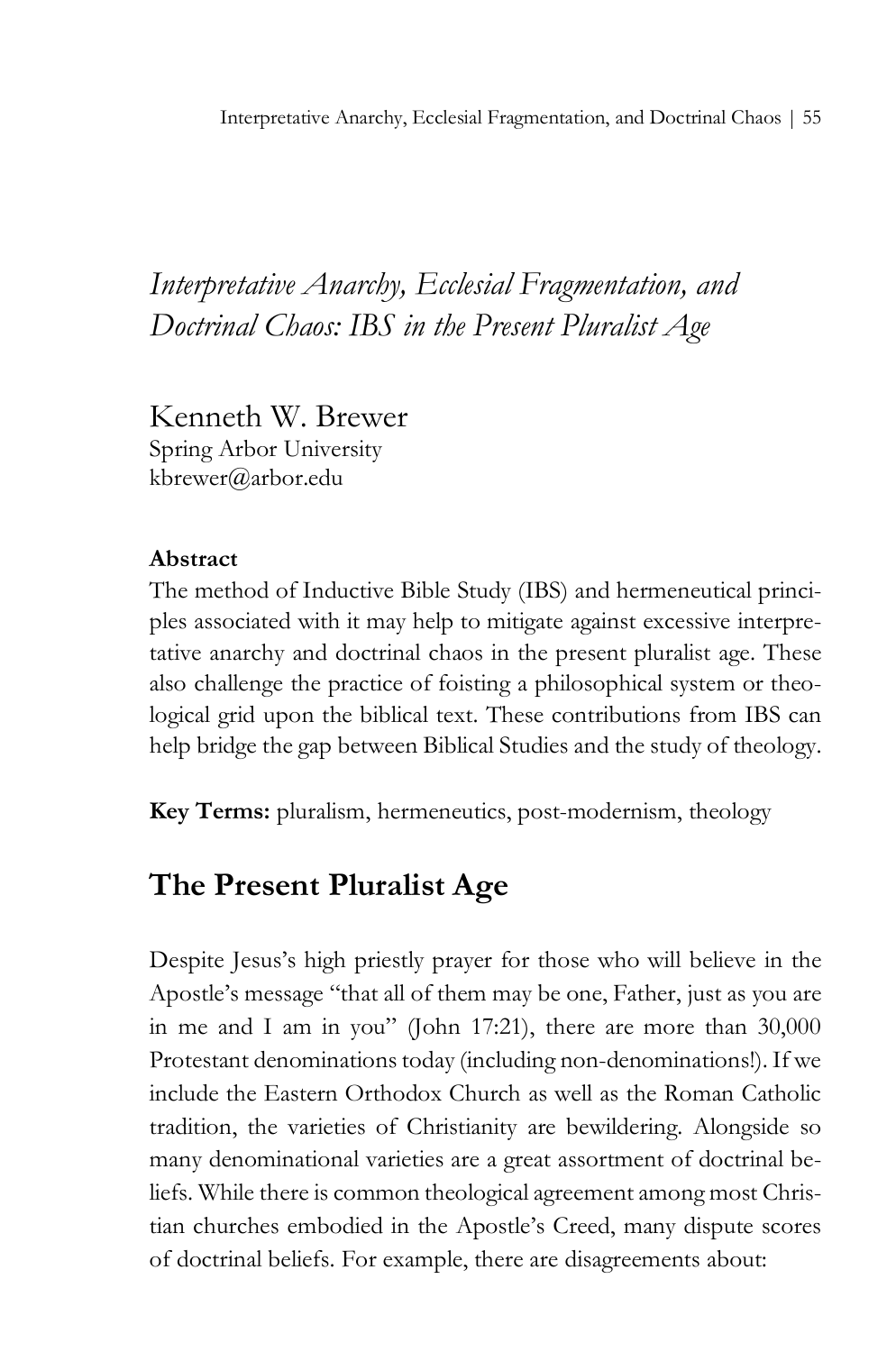- the inspiration of Scripture
- the creation accounts in Genesis
- how to understand the Trinity
- the nature and attributes of God
- how God acts in the world
- the nature of humanity
- the person and work of Jesus Christ and the Holy Spirit
- what salvation, justification, and sanctification mean
- the nature, mission, and marks of the Church
- women in ministry
- the number and significance of the sacraments
- the destiny of those who never heard the Gospel
- and endless positions related to eschatology<sup>1</sup>

Most all churches would say that they base their beliefs upon the Bible. Some churches even stress that they "teach the Bible and nothing but the Bible!" Recently, I heard a pastor say that all he needs is the Holy Spirit and the Bible and he and his congregation will figure it all out themselves. How did Christianity get so fragmented? If everyone claims to derive their beliefs from the Bible and nothing but the Bible, why so many interpretations, churches, and disputed doctrines? In the present pluralist climate, who has the authority to say which interpretations and doctrines are correct and/or authoritative?

Fragmentation is not only a characteristic of contemporary churches and their beliefs, one also finds it in the academy. Sharply defined divisions of academic disciplines in post-Enlightenment Christianity have separated the Christian curriculum into ever more specialized arenas of biblical, theological, and practical studies. The typical college or seminary curriculum typically includes courses in each of these areas. Yet, the further one climbs the academic ladder, the more

 $\overline{a}$ <sup>1</sup> For example, see Gregory A. Boyd and Paul R. Eddy, *Across the Spectrum: Understanding Issues in Evangelical Theology*, 2nd ed. (Grand Rapids: Baker Academic, 2009).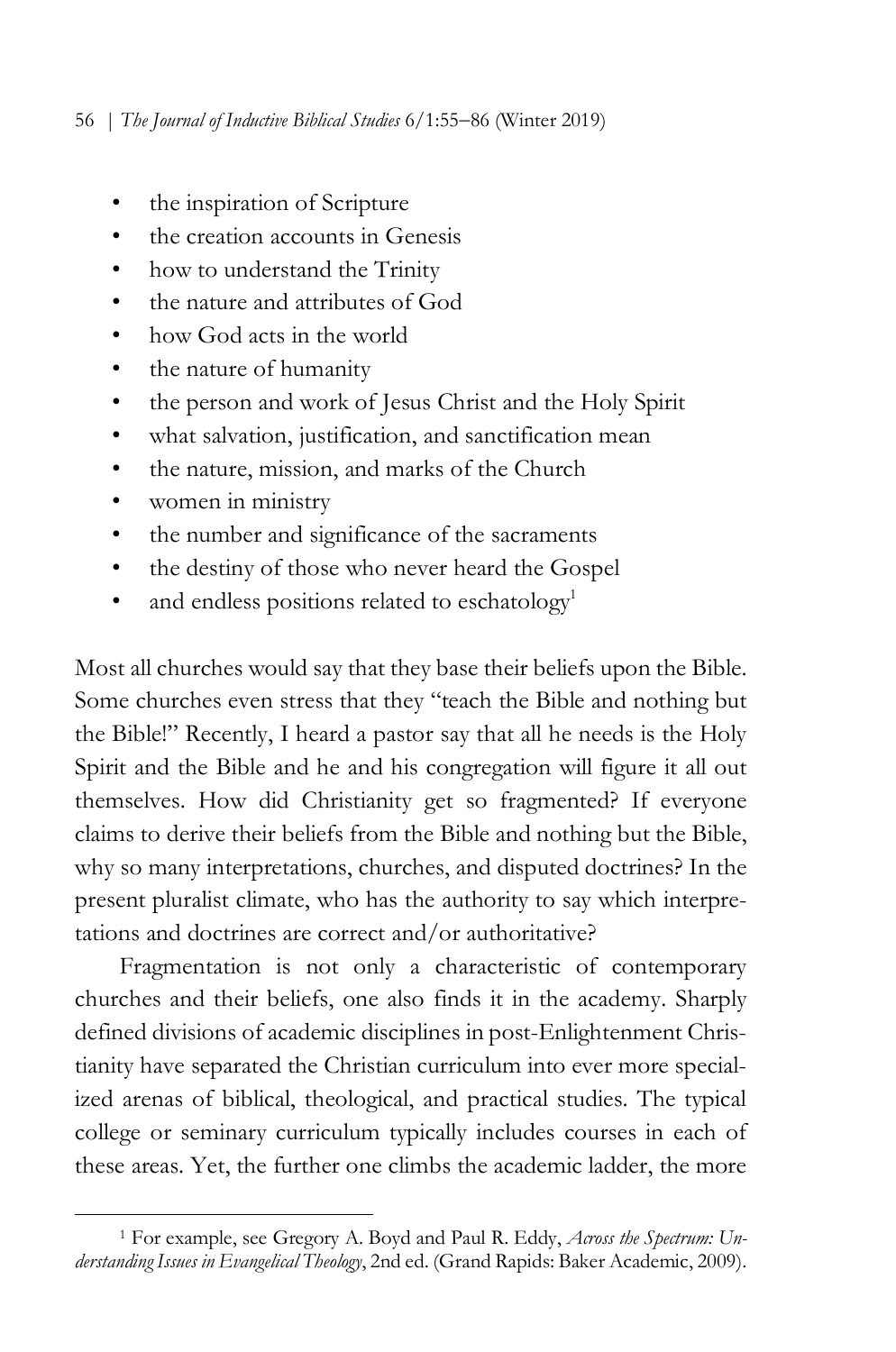Interpretative Anarchy, Ecclesial Fragmentation, and Doctrinal Chaos | 57

one becomes a specialist in a narrower sub-discipline within that field of study. At the level of doctoral degree, a biblical studies person must choose not only between the OT and NT, but also among the various subcategories that exist within the Hebrew Bible and the NT. The same is true for those pursuing a doctoral degree in theology. One must decide upon specific subcategories within historical, systematic, philosophical, spiritual, or practical theology. Moreover, if you look at the various groups, units, meetings, and events at annual scholarly theological conferences, you find a wall of separation between biblical and theological disciplines (not just at the AAR/SBL!). While there is much benefit to ever specialized arenas of research, one of the unfortunate consequences is that many people in theology do not tread very deeply into biblical studies nor do many biblical scholars read theological studies very extensively. There is presently a gulf between biblical and theological studies to the detriment of both disciplines. This can degenerate to the level of disdain between biblical scholars and theologians with each group claiming to have the upper hand.

Kevin J. Vanhoozer points out that in the past it was fitting for theologians to exegete the meaning and truth of Scripture and for biblical scholars to make significant contributions to theology. Vanhoozer claims, however, that this

has not generally been the case in the modern academy, where biblical studies is seen to be an enterprise of neutral and objective historical description. In contrast, theology is thought to be a confession-based prescriptive activity that reads Scripture through the conceptual grid of doctrinal frameworks. The exegete says what people in the past—the biblical authors—thought about God; the theologian says what the church should believe about God today.2

<sup>2</sup> Kevin J. Vanhoozer, "Systematic Theology," in *Dictionary for Theological Interpretation of the Bible*, ed. Kevin J. Vanhoozer (Grand Rapids: Baker Academic, 2005), 773–74.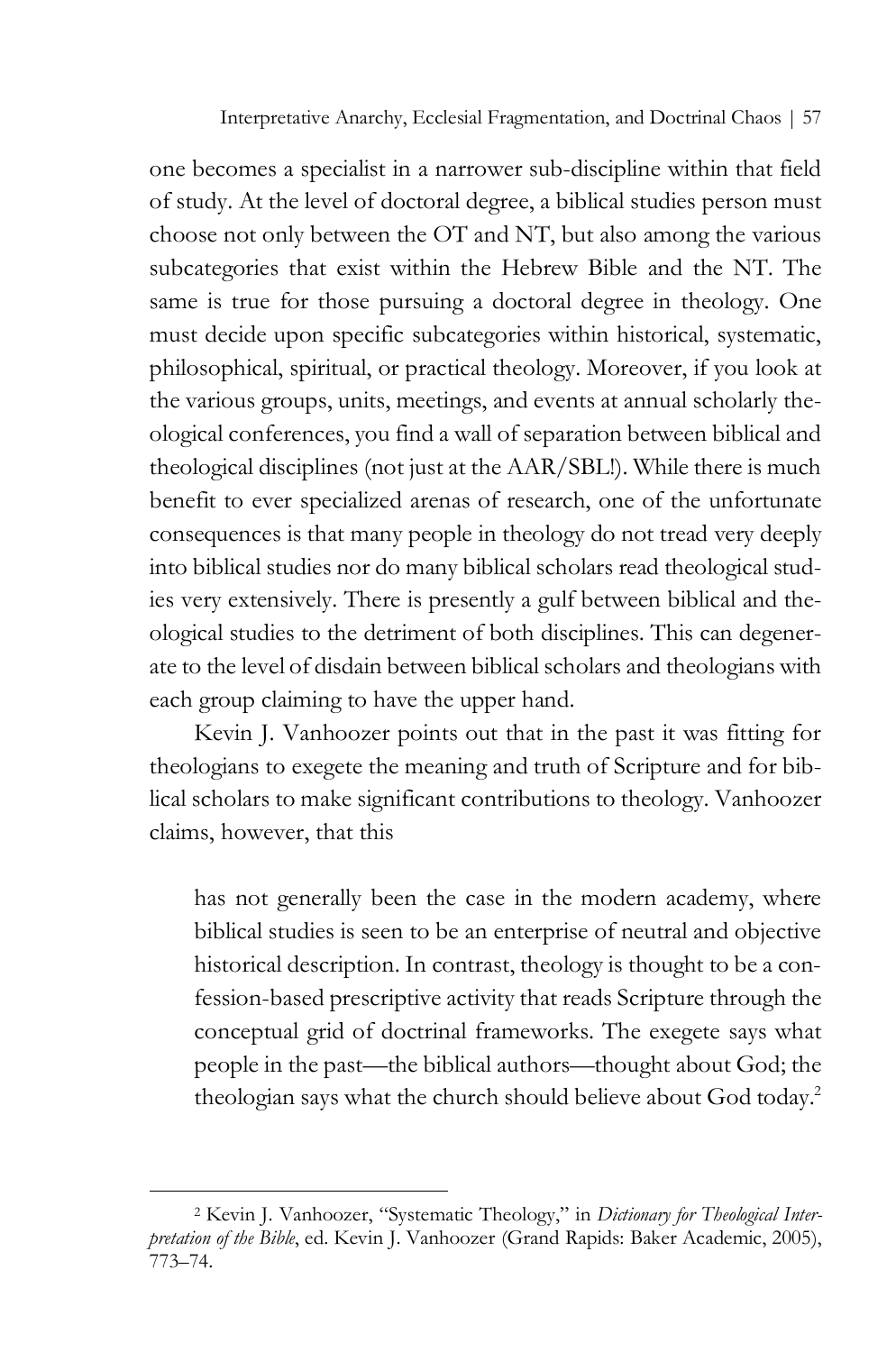On the one hand, biblical scholars have a legitimate concern that confessional theologians have and continue to impose their denominational distinctives or theological trends upon the biblical text or they selectively rummage through Scripture to find proof texts to support their doctrinal positions. In addition, biblical scholars, at least since the time of Rudolf Bultmann, now acknowledge that they too are not immune from importing their own assumptions, presuppositions, and theological biases upon their reading of Scripture. Bultmann claimed that: "*no* exegesis is without presuppositions, inasmuch as the exegete is not a *tabula rasa,* but on the contrary, approaches the text with specific questions or with a specific way of raising questions and thus has a certain idea of the subject matter with which the text is concerned."3 On the other hand, theologians note that Christianity passed from the first-century Jewish cultural context and worldview, when Judaism had already been Hellenized in the 3<sup>rd</sup> century BCE, to the later Hellenistic, Medieval, Reformation, Modern, and Contemporary cultural contexts and worldviews. Theologians argue that just repeating what the Bible said in the first-century AD is inadequate for people to understand the message of the gospel and its significance for their own language, time, and culture. Applying the Bible to contemporary questions and issues is an important task of the Church.

Moreover, within the field of modern biblical studies itself, biblical scholars approach the critical study of Scripture from a wide variety of angles, e.g., textual, source, form, redaction, historical, rhetorical, social, literary, etc. A large group of biblical scholars employing the variety of methods of biblical criticism have come to emphasize the diversity of sources, editors, and competing communities with quite different theological interests. Whereas the sixteenth-century Reformers maintained that there was overall unity and continuity in the biblical witness on major themes and that Scripture helps interpret Scripture,

<sup>3</sup> Rudolf Bultmann, "Is Exegesis Without Presuppositions Possible?" in *Existence and Faith: Shorter Writings of Rudolf Bultmann* (New York: Living Age Books, 1960), 289.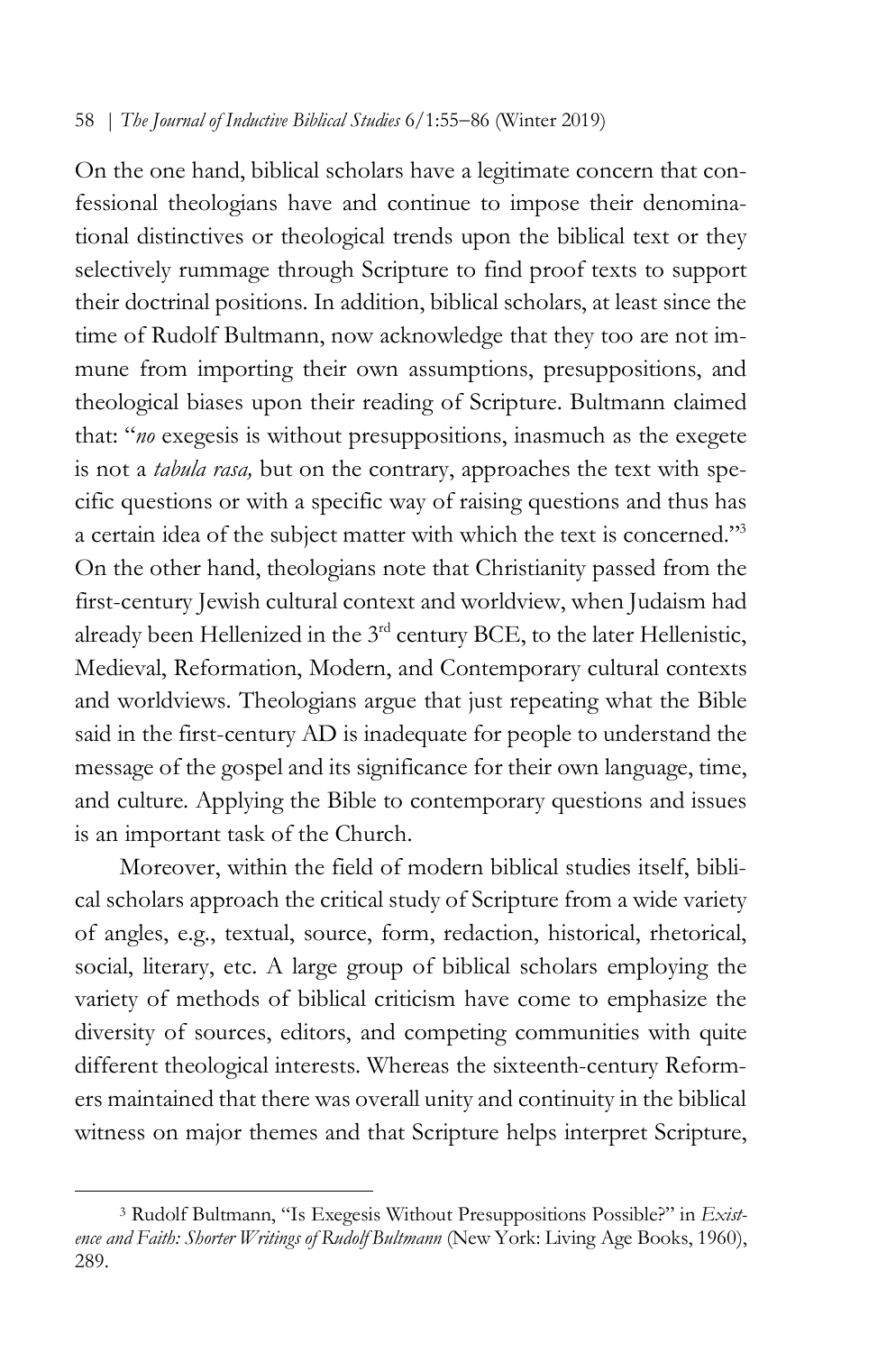it seems that many biblical scholars today view Scripture as radically diverse and emphasize its discontinuity. An example of this is Walter Brueggemann's *Theology of the Old Testament.* <sup>4</sup> Brueggemann structures that work around Israel's core testimony, counter-testimony, unsolicited testimony, and embodied testimony. Brueggemann offers this assessment of twentieth-century models of exegesis and theology: "It is fair to say that much of the old critical consensus from which theological exposition confidently moved at mid-century is now unsettled, if not in disarray."5 He is resigned to the fact that there is "a multilayered pluralism" within OT studies which includes a "pluralism of faith" and views of Yahweh, a "pluralism of methods" beyond the historical critical, and a "pluralism of interpretative communities" with specific epistemological, socioeconomic, and political interests. Brueggemann cannot accept a simplistic view of the unity of Scripture but he also seeks to avoid a reductionist approach by finding a "consensus" among the various and often conflicting testimonies within the OT. This consensus does not negate the "plurality of testimonies in the text," but rather, the exegete is to work with "the pluralistic interpretive context (reflected in the texts themselves, in biblical interpreters, and in the culture at large.)."6 The acceptance of a pluralism of interpretations is not new but the view that the biblical witness itself is radically diverse and plural in its sources, history, and theological concerns has caused some concern. There is fear that multilayer pluralism within Scripture itself not only attacks the idea of the unity of Scripture but also threatens the principle that Scripture helps to interpret Scripture. If we add the current discussions on biblical hermeneutics to the diversity of methods of biblical criticism—particularly more postmodern approaches that question the authoritative role of the author in interpretation, affirm the indeterminacy of texts, and prioritize the context or horizon

<sup>4</sup> Walter Brueggemann, *Theology of the Old Testament: Testimony, Dispute, Advocacy* (Minneapolis: Fortress, 1997).

<sup>5</sup> Brueggemann, *Theology*, xv.

<sup>6</sup> Brueggemann, *Theology*, 710.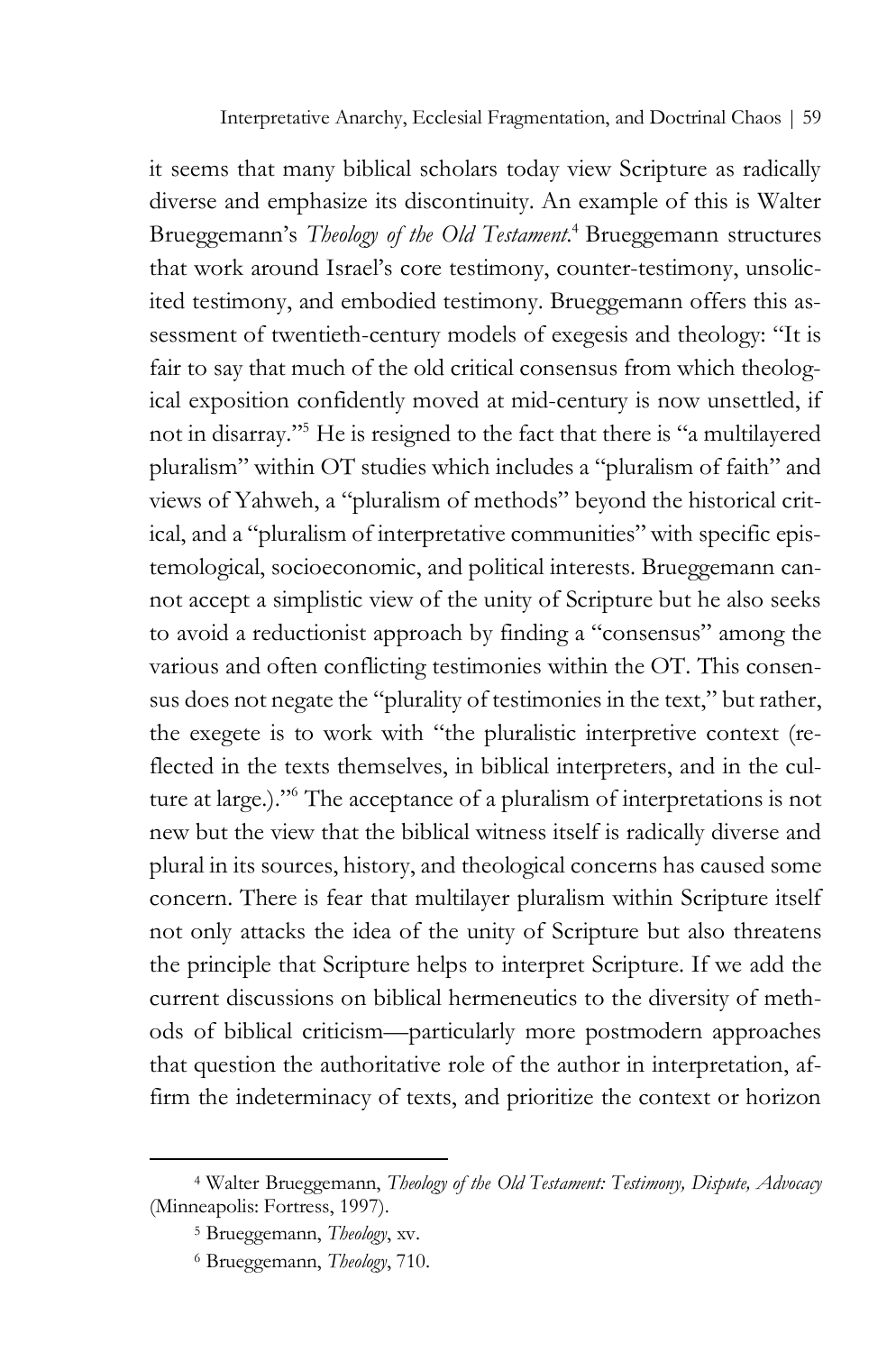of the reader—we have a perfect storm for interpretative anarchy and doctrinal chaos.

The aim of this essay is to explore how the Inductive Bible Study (IBS) method and hermeneutical principles associated with it help to mitigate against excessive interpretative anarchy and doctrinal chaos in the present pluralist age. Although the IBS method and hermeneutical principles are not without assumptions, they do challenge the blatant practice of foisting a philosophical system or theological grid upon the biblical text. These contributions from IBS can help bridge the gap between biblical studies and the study of theology. But first, it is important to see how we got into this messy situation in the first place.

# **The Roots of Interpretative Anarchy, Ecclesial Fragmentation, and Doctrinal Chaos**

How did we get into the present situation of interpretative anarchy, ecclesial fragmentation, and doctrinal chaos? Biblical interpretation has a long history. This history reveals not only that there are differing interpretations of biblical passages but also that there is a great deal of disagreement among those interpretations. We find evidence for this not only in the Jewish tradition where hundreds of rabbis debated a myriad of biblical passages and topics in the more than 6,000 pages of the Talmud, but also in the vast history of interpretation within the Christian tradition.

There are at least four reasons why biblical interpreters come to diverse and conflicting interpretations. First, the many and diverse interpretations of Scripture are due to the nature of Scripture itself. Scripture has been likened to a well where one can draw infinitely without ever reaching the bottom. Scripture has an infinite depth dimension. Therefore, new interpretative discoveries are the natural result. Second, we are finite beings with a limited perspective; we read, see, and understand partially and in diverse ways. No one has a God's-eye view of reality, except God of course! Third, we use different methods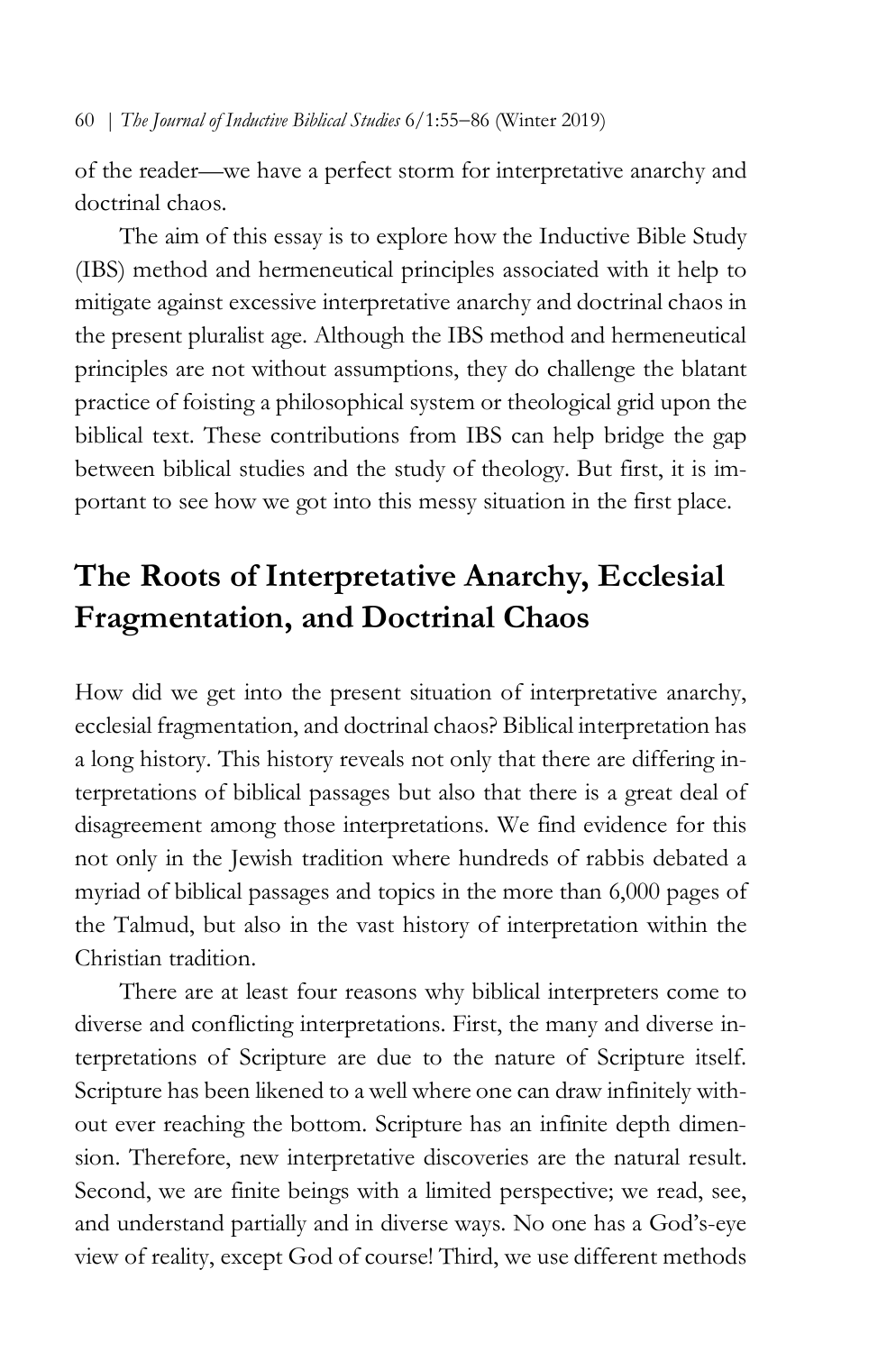of interpreting Scripture. As mentioned above, there are many ways to critically read and approach the text of Scripture. These diverse ways of critically reading Scripture yield different insights and emphases. Fourth, interpretative differences also result from the fact that we recognize different interpretive authorities to decide what a text means. For example, if we recognize the magisterium of the Roman Catholic Church as authoritative, then we will interpret texts in ways congruent with that authority.

During the medieval period of the Church, the standard method of biblical interpretation was the "fourfold sense of Scripture." This method of interpreting Scripture extends back into the patristic age and the approach developed by Origen of Alexandria. The first sense is the literal sense, wherein interpreters take Scripture at the surface level (at face value). The second sense is the allegorical sense, wherein interpreters located certain obscure or hidden doctrines of the faith. The third sense is the tropological or moral sense, which gave direction for Christian behavior. The fourth sense is the anagogical, wherein interpreters thought Scripture held divine promises of future events. The fourfold method of interpreting Scripture led to wide-ranging and highly imaginative interpretations and doctrinal beliefs. The Roman Catholic Church, however, managed to keep interpretative anarchy and doctrinal chaos at bay by employing the rule of faith, church councils, creeds, authoritative doctors of theology, the concept of the magisterium, and the exercise of papal authority even if some Roman Catholic theologians and lay folks veered away from these norms. Today, if anyone wants to know what the RCC believes, all one has to do is read the official *Catechism of the Catholic Church*<sup>7</sup> or Denzinger's *Sources of Catholic Dogma.* <sup>8</sup> The main doctrines of the Christian faith and what good Roman Catholics are to believe have already been determined through a long process of biblical interpretation and theological evaluation by

<sup>7</sup> *Catechism of the Catholic Church*, 2nd ed. (Mahwah, NJ: Paulist, 1994).

<sup>8</sup> Henry Denzinger, *The Sources of Catholic Dogma*, trans. Roy J. Deferrari, 13th ed. (Fitzwilliam, NH: Loreto, 2007).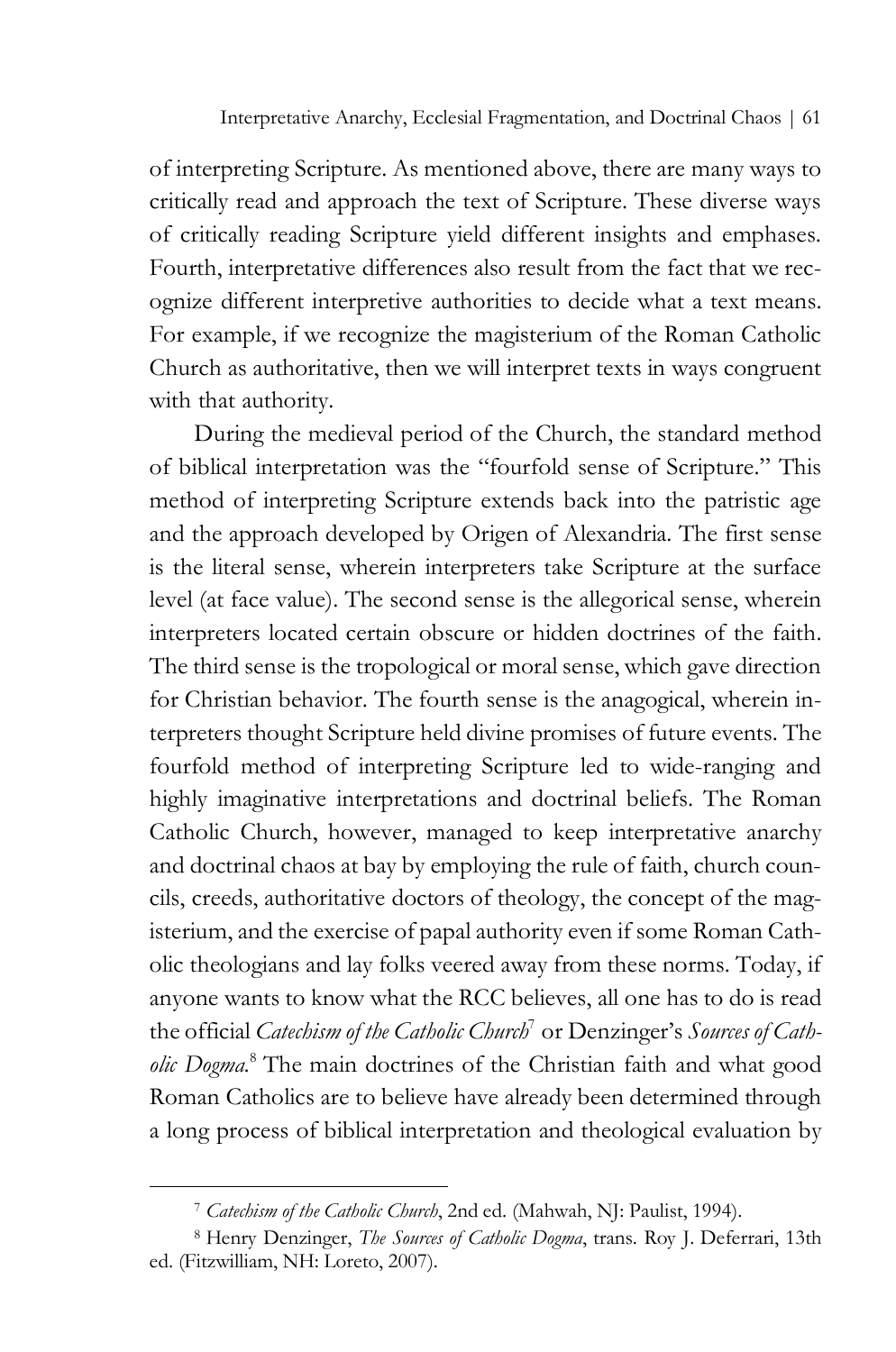church councils, teachers, and official papal announcements. These discouraged innovative interpretations and novel doctrinal speculation, which are not authoritative in matters of faith and practice.

One of the unintended consequences of the Protestant Reformation, however, was what Christian Smith calls the problem of "pervasive interpretative pluralism."9 In addition, Alister McGrath contends that Protestantism impacted the world with a "dangerous idea," namely,

that all Christians have the right to interpret the Bible for themselves…. It was a radical, dangerous idea that bypassed the idea that a centralized authority had the right to interpret the Bible. There was no centralized authority, no clerical monopoly on biblical interpretation. A radical reshaping of Christianity was inevitable, precisely because the restraints on change had suddenly seemingly irreversibly—been removed.<sup>10</sup>

Martin Luther was intent on translating the Bible into German. He wanted every Christian to have a Bible and to read it for themselves. However, Luther naïvely thought that everyone who employed a historical grammatical surface reading of Scripture would interpret Scripture just as he did. He soon learned that the German Peasants and other Reformers were interpreting the Bible in ways that Luther disapproved.

The classic example is Luther's dispute with Zwingli over the interpretation of Christ's phrase "this is my body" at the institution of the Lord's Supper. The point of contention was how to understand the presence of Christ in the bread and wine. Although Luther interpreted "this is my body" literally, he disagreed with the Roman Catholic concept of transubstantiation and instead affirmed a real physical presence of Christ in, above, under, and around the bread and wine. Luther's contemporary, the Swiss reformer Huldrych Zwingli, contended that

<sup>9</sup> Christian Smith, *The Bible Made Impossible: Why Biblicism Is Not a Truly Evangelical Reading of Scripture* (Grand Rapids: Baker Academic, 2012), 3.

<sup>10</sup> Alister McGrath, *Christianity's Dangerous Idea: The Protestant Revolution—A History from the Sixteenth Century to the Twenty-First* (San Franscisco: HarperOne, 2007), 2–3.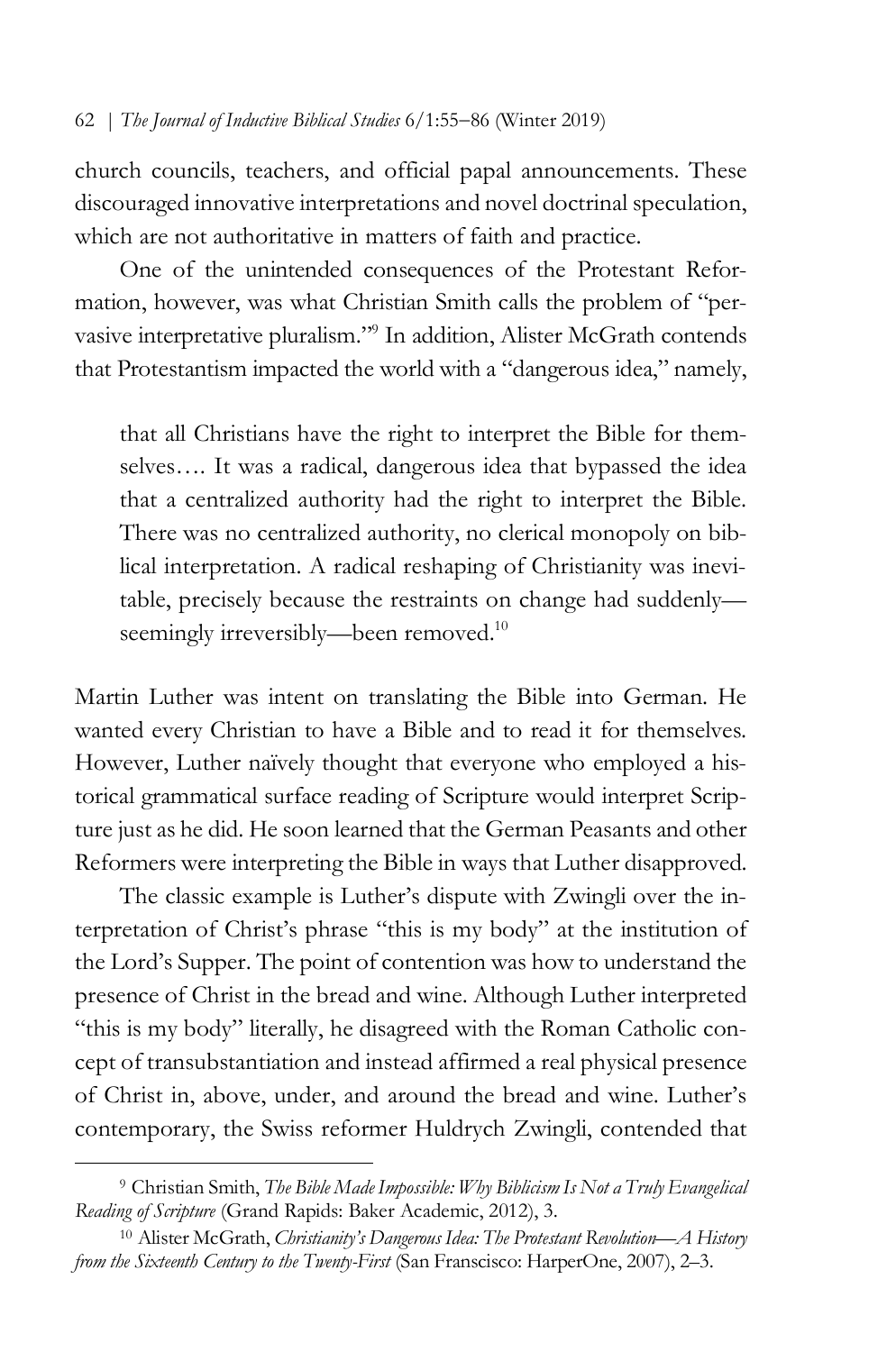we should understand the phrase "this is my body" as an *alloeosis* or a figure of speech. Zwingli thought that Christ had literally and physically ascended to the right hand of God the Father and, therefore, could not be physically present at the Lord's Table.

After much back-and-forth in writing to one another, things came to a head at the Marburg Colloquy in 1529 with fifteen points of disputed doctrine on the agenda. The Lutherans and the Reformed churches could agree on fourteen of the fifteen disputed points. The last point concerned "On the Sacrament of Christ's Body and Blood." They all could agree against transubstantiation and that people should partake of both the bread and the wine, that the mass was not a "good work," and that the Lord's Supper was ordained by God. However, they could not agree among themselves on the presence of Christ in the bread and the wine and thus the Lutheran and Reformed traditions separated and remain so until this day.<sup>11</sup>

Overlapping with the issue of the presence of Christ in the Lord's Supper was the Anabaptist reading of the New Testament on Christian baptism. The Anabaptists took the premise of Luther and Zwingli regarding *sola scriptura* literally and rejected the practice of infant baptism because the Bible does not explicitly mention it. Roman Catholic, Lutheran, and Reformed Christians all viewed Anabaptists as heretics and persecuted them to the point of death. Here we have the beginnings of Protestant interpretative anarchy, ecclesial fragmentation, and doctrinal chaos that proliferated as time went on. The aftermath of the Protestant Reformation was a series of religious wars that bred intolerance, pluralism, and national patriotism (the Schmalkaldic Wars, the Thirty Years War, the French Wars, the Dutch Revolt, and the British Civil Wars). Following the Reformation period, the Enlightenment period with its emphasis on individual autonomy and thinking for oneself only exacerbated the profusion of interpretations, churches, and doctrines.

<sup>11</sup> "The Marburg Articles (1529)," in *Martin Luther's Basic Theological Writings*, 3rd ed. (Minneapolis: Fortress, 2012), 280–82.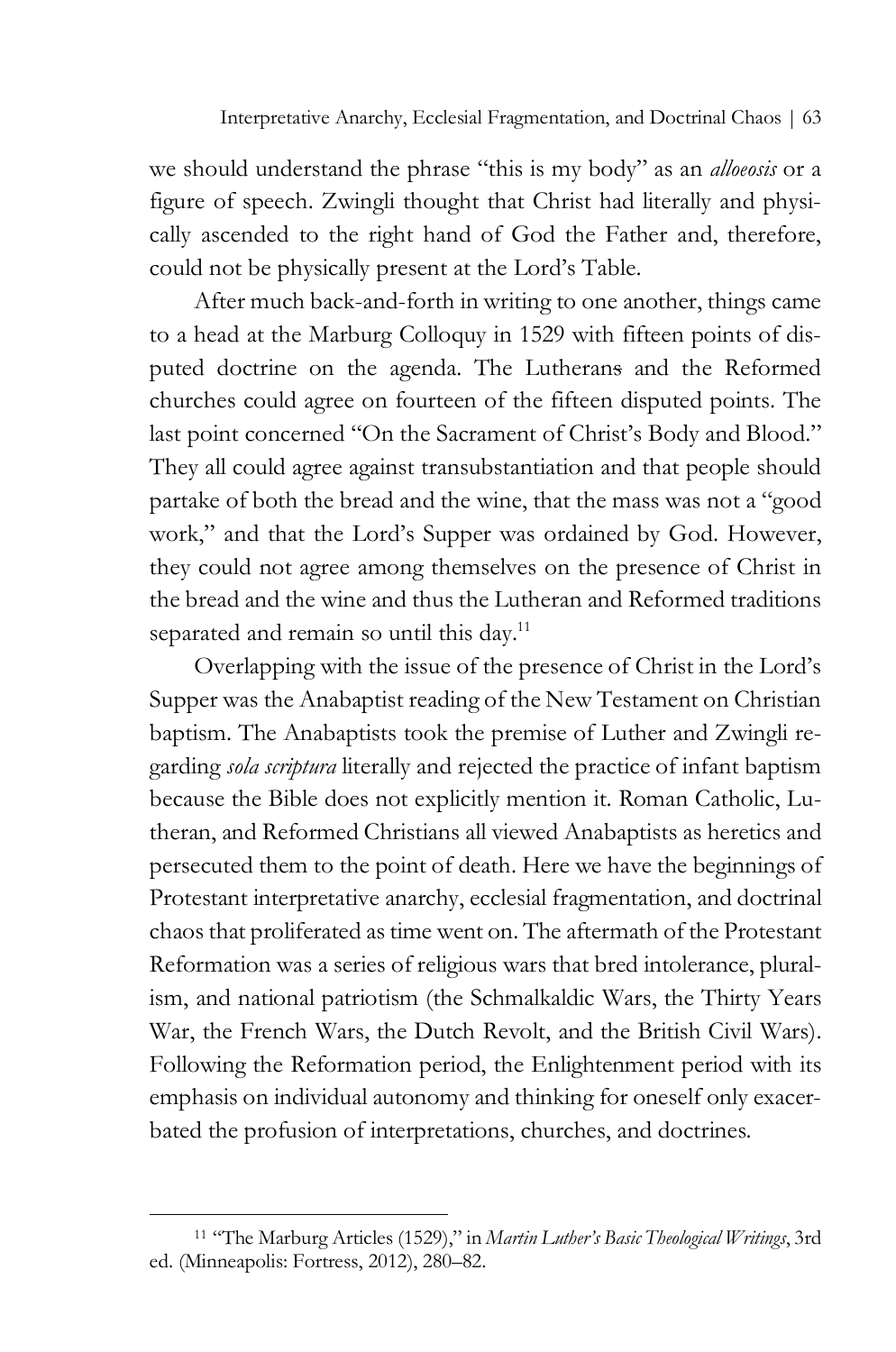This situation raised a new issue for Protestant churches: How should we adjudicate the differing interpretations of Scripture and whose interpretation is authoritative? Luther answered the question by affirming that the laity were capable of understanding and interpreting Scripture rightly because of the clarity of Scripture itself, the illumination of the Holy Spirit, and the employment of the historical and grammatical interpretation of the text. However, it is clear from his writings that Luther thought his interpretations of Scripture were not only superior to that of lay folks but also to the interpretations of other Reformers. <sup>12</sup> In Zurich, Zwingli settled matters of biblical interpretation through debate before the city council. They took a vote! Anabaptists held that the individual Bible reader guided by the Holy Spirit could come to authoritative interpretations, while some Radical Reformers bypassed Scripture altogether and claimed that they had authoritative direct revelations from the Holy Spirit. John Calvin proposed that his *Institutes of the Christian Religion* could serve as an interpretative lens by which to read Scripture properly. Lutherans and Reformed Christians went on to make catechisms to help guide the reading and interpretation of Scripture along denominational lines.

Roman Catholics feared the interpretative anarchy and doctrinal chaos generated by the Protestant Reformers and responded at the Council of Trent (1546) by defending the church's magisterium as the authoritative body to interpret the Scriptures. This decree was issued on interpreting Sacred Scripture at the Fourth Session of the Council in 1546:

Furthermore, to check unbridled spirits, it decrees that no one relying on his own judgment shall, in matters of faith and morals pertaining to the edification of Christian doctrine, distorting the Holy Scriptures in accordance with his own conceptions, presume

<sup>12</sup> Martin Luther, "Confession concerning Christ's Supper" (1528), in *Martin Luther's Basic Theological Writings*, ed. Timothy F. Lull and William R. Russell, 3rd ed. (Minneapolis: Fortress, 2012), 262–79.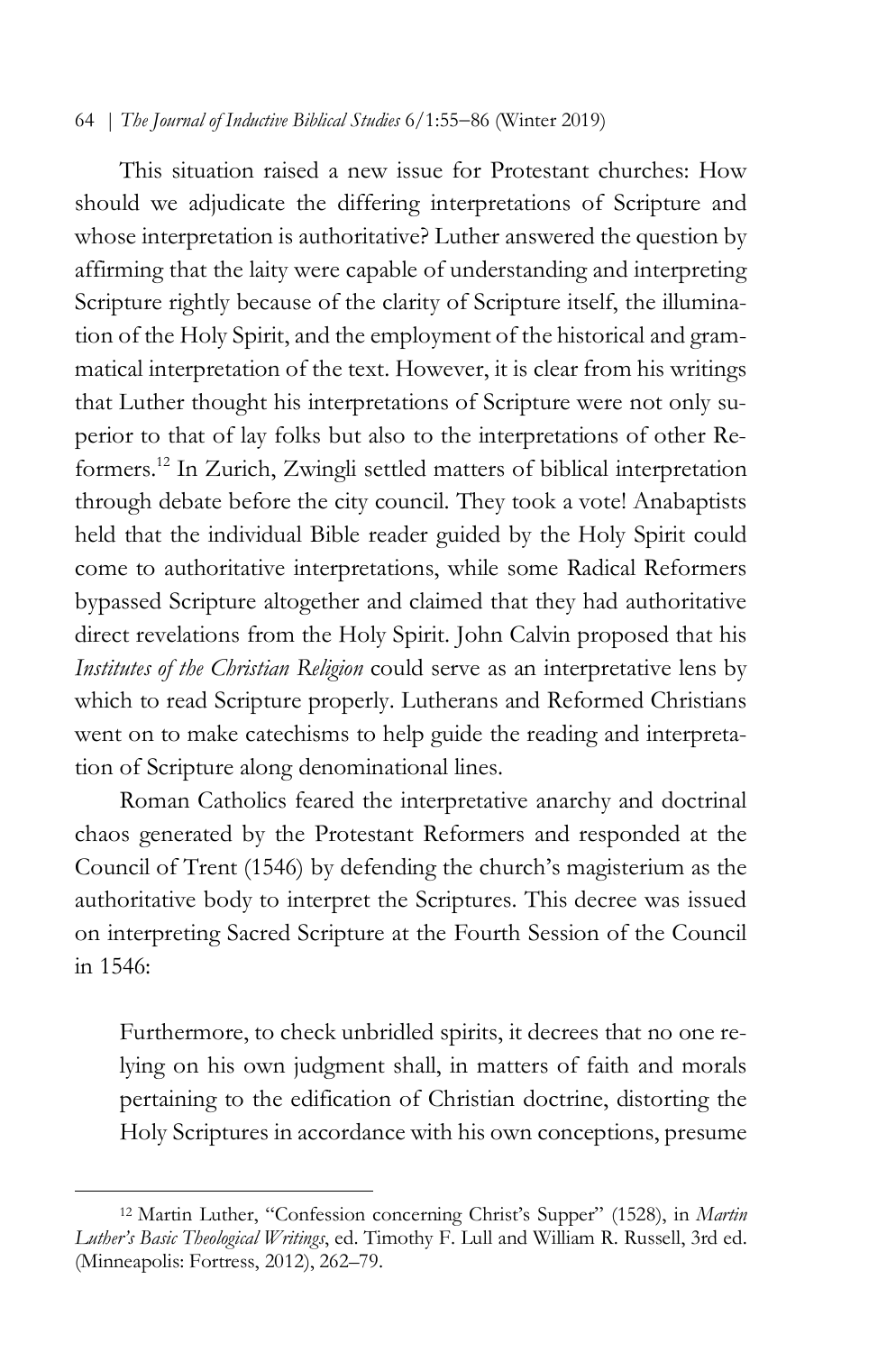Interpretative Anarchy, Ecclesial Fragmentation, and Doctrinal Chaos | 65

to interpret them contrary to that sense which holy mother Church, to whom it belongs to judge of their true sense and interpretation, had held and holds, or even contrary to the unanimous teaching of the Fathers, even though such interpretations should never at any time be published. Those who act contrary to this shall be made known by the ordinaries and punished in accordance with the penalties prescribed by the law.13

The more than 30,000 Protestant denominations make it difficult to say that these fears were unfounded.

## **Critical Assessment and Recent Proposals**

How should we assess this aspect of the Protestant Reformation? Is the Bible the sole or the primary source for theology? Was it wise to want every Christian to have and read the Bible? Did this open the door to "unbridled spirits" to interpret the Scripture any way they wanted? There are many critics of the Protestant Reformation on this point. As mentioned above, Alister McGrath thought that it was a radically dangerous idea to let individuals interpret the Bible for themselves. He assesses that

this powerful affirmation of spiritual democracy ended up unleashing forces that threatened to destabilize the church, eventually leading to fissure and the formation of breakaway groups…. By its very nature, Protestantism had created space for entrepreneurial individuals to redirect and redefine Christianity.14

<sup>13</sup> *The Canons and Decrees of the Council of Trent*, trans. H. J. Schroeder (Rockford, IL: Tan Books and Publishers, 1978), 18–19.

<sup>14</sup> McGrath, *Christianity's Dangerous Idea*, 2, 4.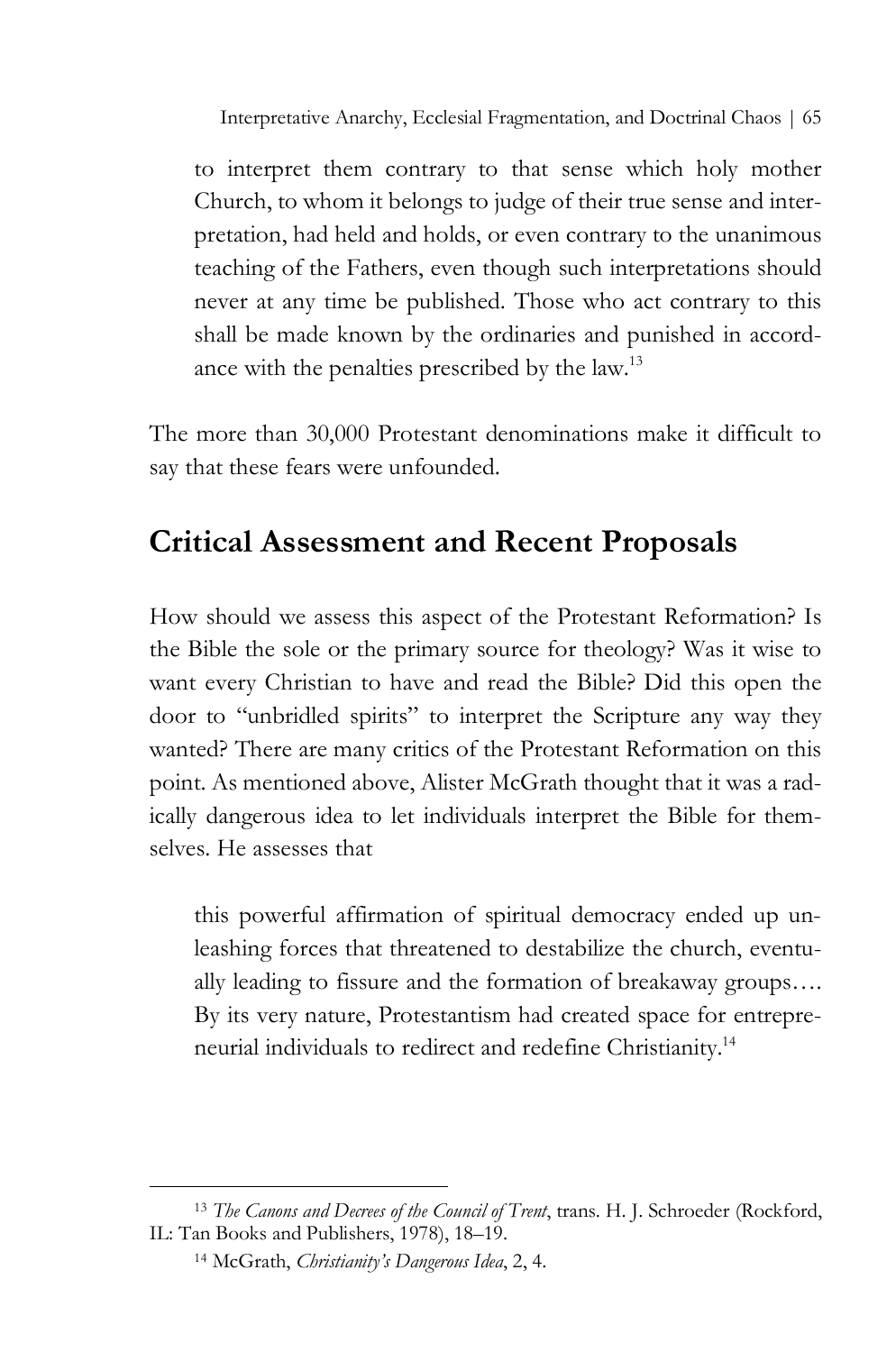Christian Smith, focusing more on American Evangelicalism, challenges some of the central assumptions that derive from the Reformation about the Bible and biblical interpretation. Smith labels these assumptions as "Biblicism," by which he means "a theory about the Bible that emphasizes together its exclusive authority, infallibility, perspicuity, self-sufficiency, internal consistency, self-evident meaning, and universal applicability."15 Reflecting on the manifold disputed doctrinal issues within American Evangelicalism, among which each group claims that their theology is based upon the authority of Scripture, Smith comes to this assessment:

that on important matters the Bible apparently is not clear, consistent, and univocal enough to enable the best-intentioned, most highly skilled, believing readers to come to agreement as to what it teaches. That is an empirical, historical, undeniable, and everpresent reality. It is, in fact, the single reality that has most shaped the organizational and cultural life of the Christian church, which now, particularly in the United States, exists in a state of massive fragmentation.<sup>16</sup>

Brad Gregory offers the most devastating critique of the Protestant Reformation charging that it led to the secularization of society, the relativizing of doctrine, church fragmentation, the subjectivization of morality, the rise of capitalism and consumerism, and the secularization of knowledge. The root of these negative consequences, Gregory assesses, lies with

the Reformation's failure derived directly from the patent infeasibility of successfully applying the reformer's own foundational principle. For even when highly educated, well-intentioned Christians interpreted the Bible, beginning in the early 1520s they did

<sup>15</sup> Smith, *Bible*, viii.

<sup>16</sup> Smith, *Bible*, 25.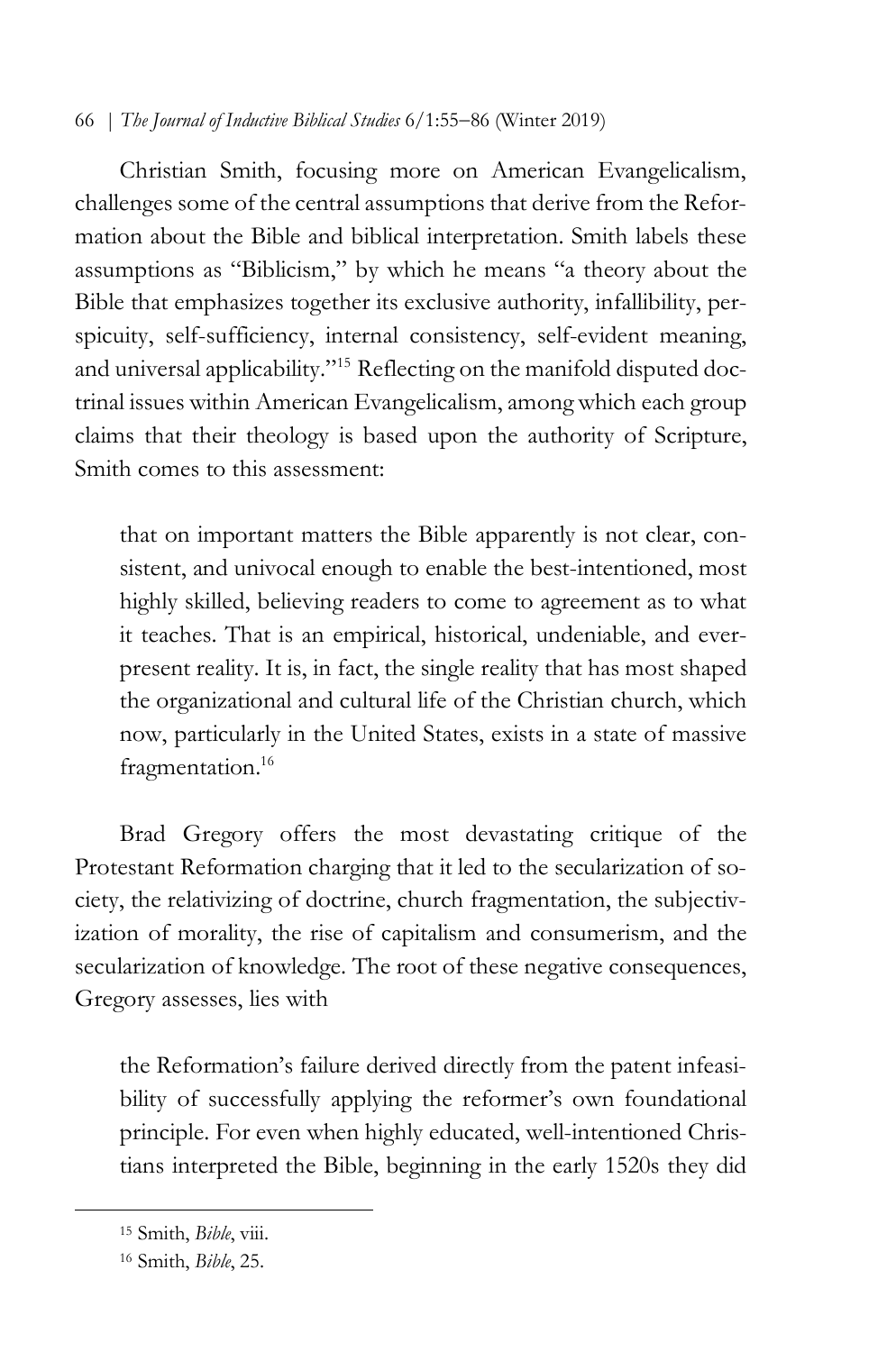Interpretative Anarchy, Ecclesial Fragmentation, and Doctrinal Chaos | 67

not and manifestly could not agree about its meaning or implications. Nor would anti-Roman Christians change or compromise their exegetical claims about the meaning of God's word on points they regarded as essential…. 'Scripture alone' was not a solution to this new problem, but its cause…. This was the case throughout the Reformation era and has remained so ever since.<sup>17</sup>

Stanley Hauerwas's solution to this problem is this:

No task is more important than for the Church to take the Bible out of the hands of individual Christians in North America…. Let us rather tell them [little children] and their parents that they are possessed by habits far too corrupt for them to be encouraged to read the Bible on their own.<sup>18</sup>

This solution might be too radical for many. Is there another way forward?

In a recent monograph, *Biblical Authority After Babel*, Vanhoozer challenges the idea that the Reformers and their principle of *sola scriptura* are to blame for interpretative anarchy and calls for a retrieval of the distinctly Reformation insights of grace alone, faith alone, Scripture alone, Christ alone, and the Glory of God alone as hermeneutical guides and interpretative authorities for a "Mere Protestant Christianity."19 Vanhoozer admits that "the proliferation of opinions and disagreements over just about every single passage in the Bible is staggering."20 He asserts that the multiplicity of interpretations from Scripture is due to the fact that that there is no "viable shared criterion or central

<sup>17</sup> Brad S. Gregory, *The Unintended Reformation: How a Religious Revolution Secularized Society* (Cambridge: Harvard University Press, 2012), 368–69.

<sup>18</sup> Stanley Hauerwas, *Unleashing the Scripture: Freeing the Bible from Captivity to America* (Nashville: Abingdon, 1993), 15.

<sup>19</sup> Kevin J. Vanhoozer, *Biblical Authority After Babel: Retrieving the Solas in the Spirit of Mere Protestant Christianity* (Grand Rapids: Brazos, 2016).

<sup>20</sup> Vanhoozer, *Biblical Authority*, 16.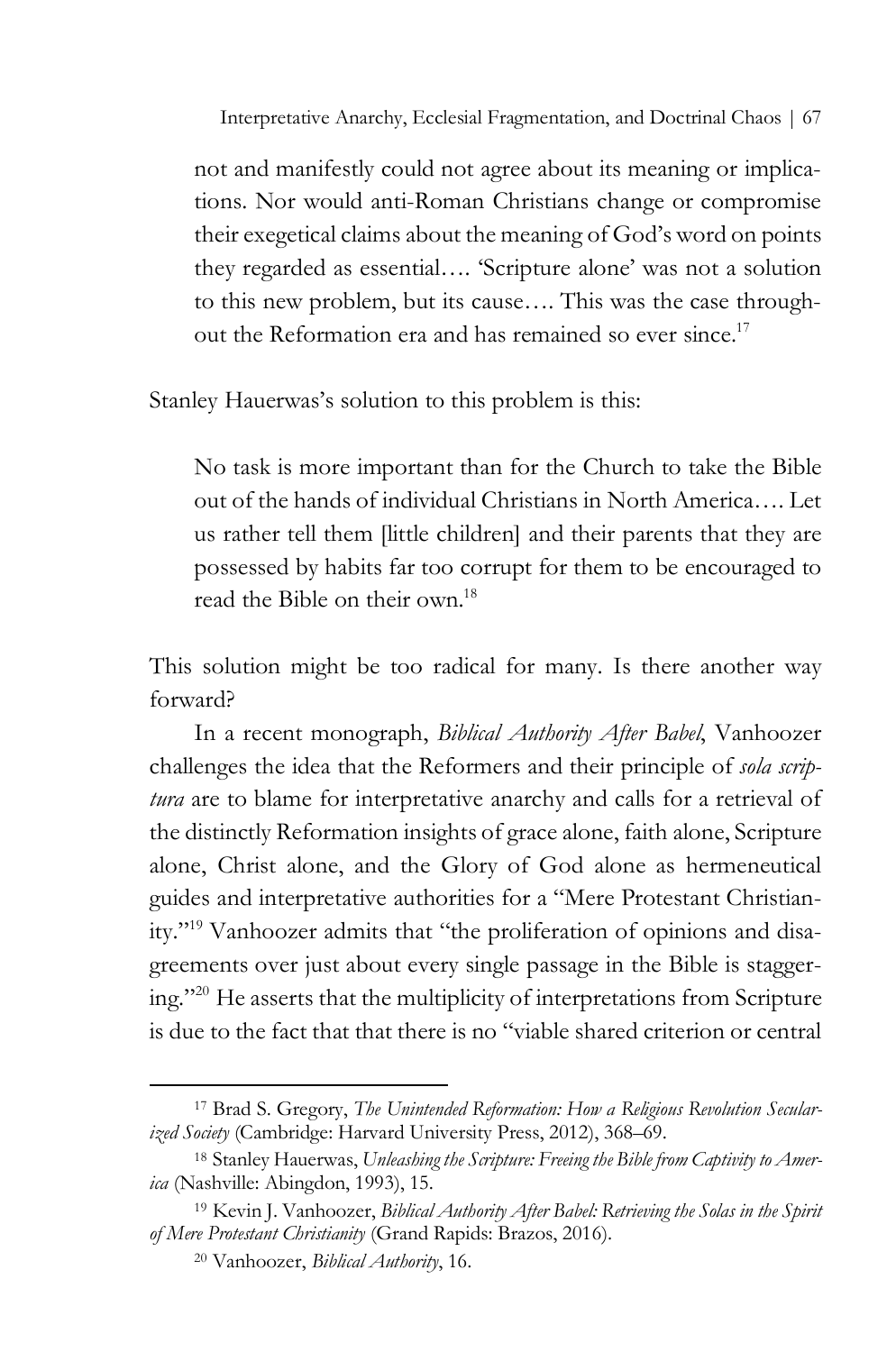authority" to sort out the various interpretations. Moreover, this leads to "communal interpretative egoism" whereby individual churches ignore all interpretations except those found in their own interpretative communities. Vanhoozer's proposal is not simply to repeat and reassert the Reformers' views but to "retrieve" and "translate" creatively what the Reformers said to move forward faithfully as the Church. His aim is twofold:

Mere Protestant Christianity is an attempt to stop the bleeding: first, by retrieving the *solas* as guidelines and guardrails of biblical interpretation; and second, by retrieving the royal priesthood of all believers, which is to say, the place of the church in the pattern of theological authority—the place where *sola scriptura* gets lived out in embodied interpretative practices.<sup>21</sup>

With this goal in mind, Vanhoozer analyzes what Luther and Calvin meant by each of the *solas*, evaluates other views, and then offers creative retrievals of each *sola* in view of the Bible, Church, and Interpretative Authority. Throughout the book, Vanhoozer offers twenty theses that frame the contours of his vision of a Mere Protestant Christianity. The final authority of Mere Protestant Christianity is the Triune God who speaks and acts in the diverse testimonies in Scripture. Vanhoozer maintains that for interpreters to have a better understanding of what God is saying in the Scripture biblical interpreters must attend to the work of other interpreters, including those outside one's own tradition. He desires to steer a middle course between absolutely certain interpretations and relativist skepticism. Mere Protestant Christianity affirms the canonical principle that Scripture interprets Scripture and also the catholic principle that acknowledges the role of church tradition. Vanhoozer insists that *sola scriptura* is not to blame for sectarianism, fragmentation, and schism in the Church. Rather, *sola scriptura* is a "call to listen for the Holy Spirit speaking in the history of

<sup>21</sup> Vanhoozer, *Biblical Authority*, 32.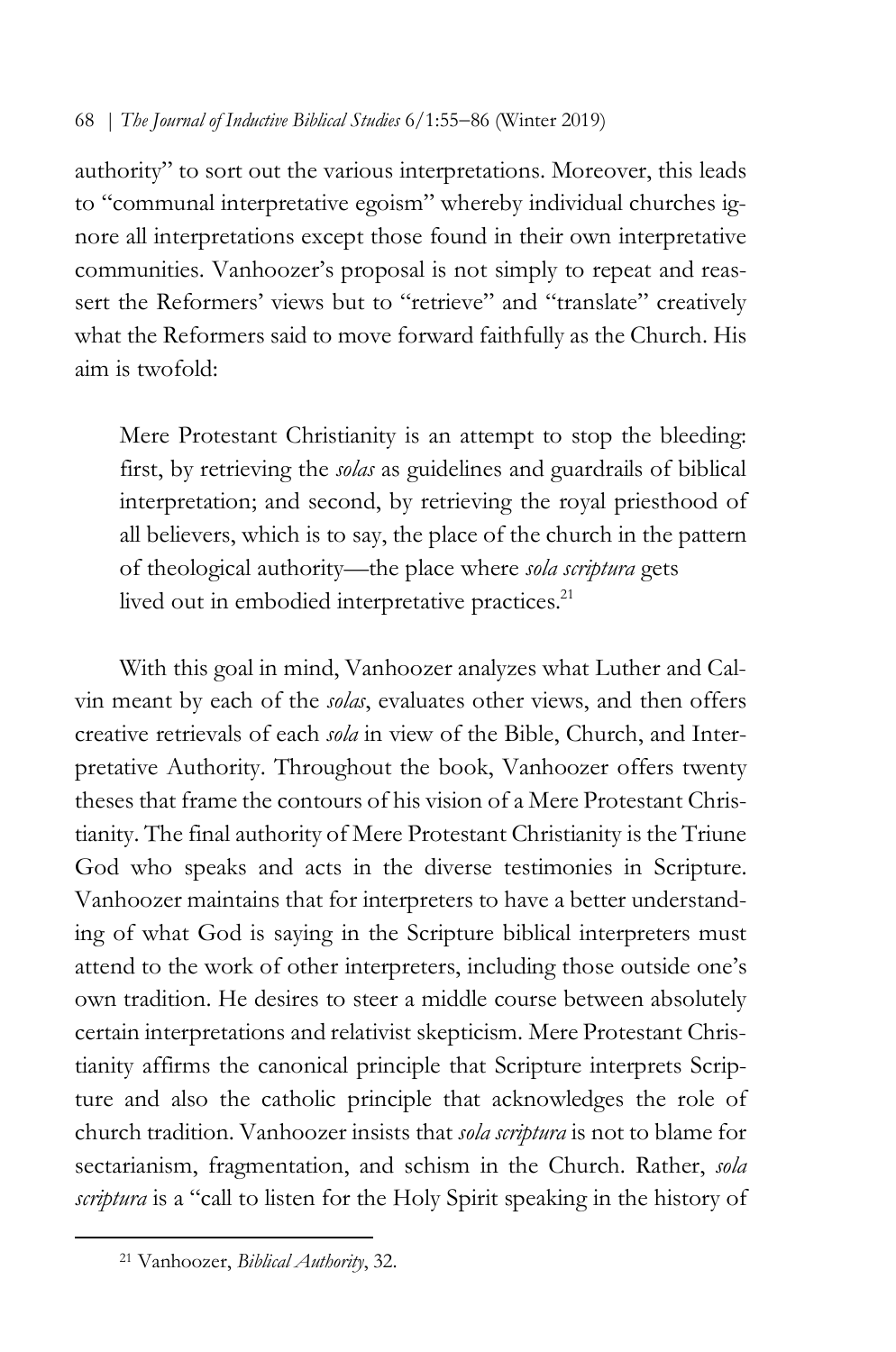Scripture's interpretation in the church."<sup>22</sup> He calls this a "catholic biblicism." Moreover, Mere Protestant Christianity asserts that local churches have the authority to say what is binding in matters of faith and practice. However, they have an obligation to do so in dialogue with other local churches. Vanhoozer believes that dialogue and conferencing trans-denominationally will limit the amount of individual autonomy and interpretative anarchy and bring glory to God.

A more critical recent proposal to retrieve the past in order to move forward from the pluralist age into the twenty-first century is the group of scholars who gather under the banner "Canonical Theism" and are led by William J. Abraham. Like Vanhoozer, Abraham and others are dissatisfied with the theological and ecclesial situation in the contemporary North American context. However, Abraham and his crew propose a grander retrieval than that of Vanhoozer's retrieval of reading Scripture through the lens of the Reformation's five *solas*. Canonical Theists reject the concept of *sola scriptura* and believe that the Holy Spirit not only gave the Church a canon of Scripture, but also "an abundant canonical heritage of materials, persons, and practices" found in canonical creeds and statements of faith, canons of liturgy, canons of bishops, canons of saints, canons of authoritative theologians, canons of Church councils, and canons of iconography and architecture.23 Canonical Theism views the canon of Scripture as just one canon among many others that the Holy Spirit has given as a gift to the historic Church.

Douglas Koskela focuses upon the authority of Scripture in the context of the Church. Speaking on behalf of Canonical Theists, he asserts:

[A]t a very basic level, the biblical texts are considered authoritative because they are thought to yield special revelation to the

<sup>22</sup> Vanhoozer, *Biblical Authority*, 145.

<sup>23</sup> William J. Abraham, Jason E. Vickers, and Natalie B. Van Kirk, eds., *Canonical Theism: A Proposal for Theology and the Church* (Grand Rapids: Eerdmans, 2008), 27–28.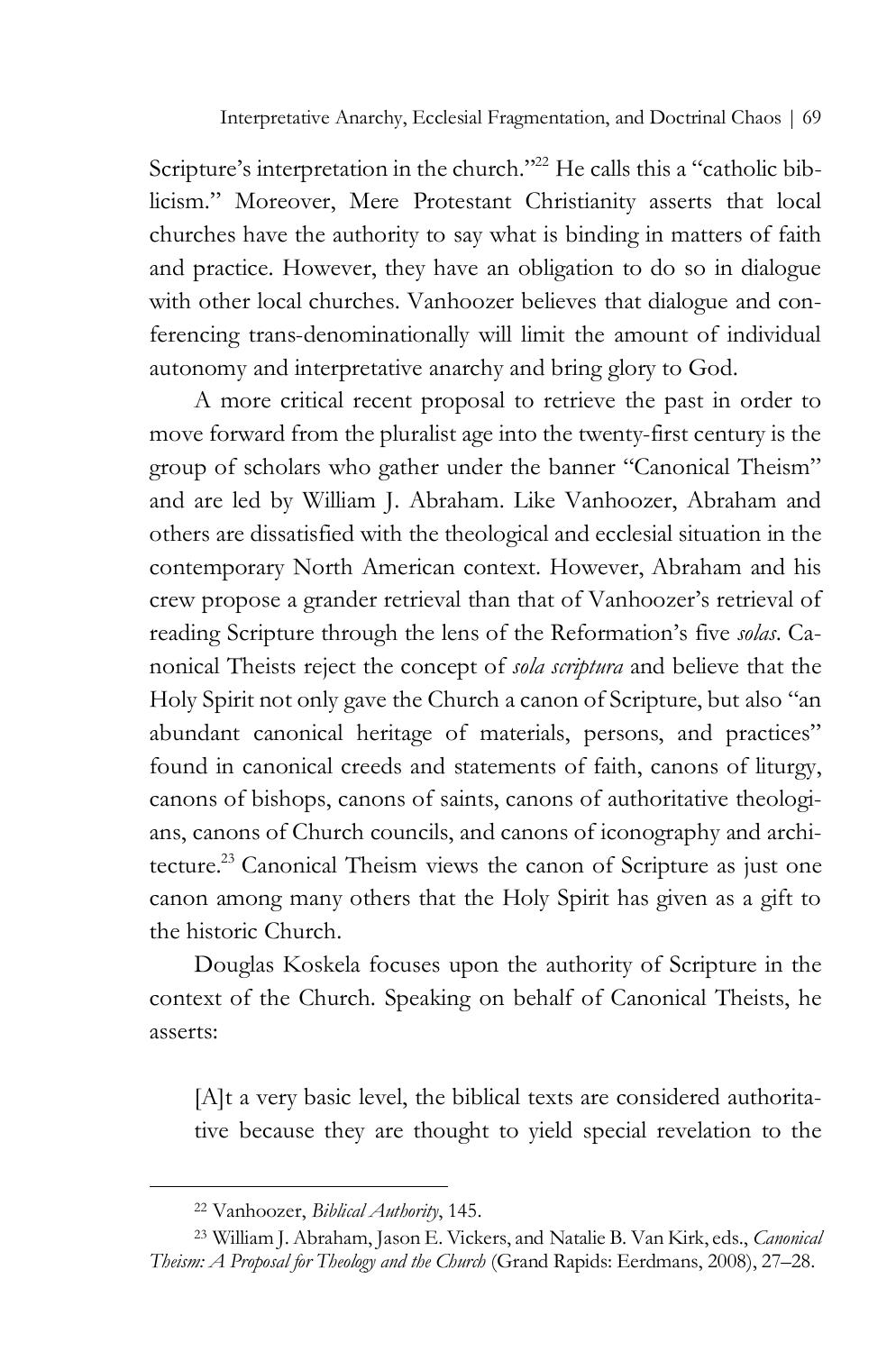community of faith. But the process of interpreting the scriptures such that revelation is faithfully received is a very complex matter indeed. To compound the problem, one significant consequence of the Protestant Reformation was the detachment of the Bible from the ecclesiastical practices that were intended to facilitate healthy interpretations. Embracing mottos such as *sola scriptura*, heirs of the Reformation espoused a notion of an authoritative Bible that stood alone, free from the entanglements and distortions of church tradition. The problem, of course, was that their Bible proved to be anything but self-interpreting, and competing interpretations of scripture abounded.<sup>24</sup>

Canonical Theists do not deny the authority of Scripture. Rather, they claim that the canon of Scripture requires "the Rule of Faith" as a key to interpretation. As noted above, the Rule of Faith includes creeds, liturgies, bishops, saints, theologians, Church councils, icons, and architecture. Abraham, seeking to calm the fear of Evangelicals, says: "On this analysis scripture has its own magnificent way of depicting the beauty and of the full expression of that grace in Jesus Christ… scripture is not pitted against, say, the trinitarian faith of, say, the Nicene Creed but as complementary to it."25 Canonical Theists, then, understand the canon of Scripture as one of many canons that function as a source for Christian theology. Scripture does not compete with tradition as a theological resource; it is part of the heritage of canons given by God to guide the Church's faith and practice.

<sup>24</sup> Douglas M. Koskela, "The Authority of Scripture in Its Ecclesial Context," in *Canonical Theism: A Proposal for Theology and the Church*, ed. William J. Abraham, Jason E. Vickers, and Natalie B. Van Kirk (Grand Rapids: Eerdmans, 2008), 210–11.

<sup>25</sup> William J. Abraham, "Canonical Theism and Evangelicalism," in *Canonical Theism: A Proposal for Theology and the Church*, ed. William J. Abraham, Jason E. Vickers, and Natalie B. Van Kirk (Grand Rapids: Eerdmans, 2008), 260.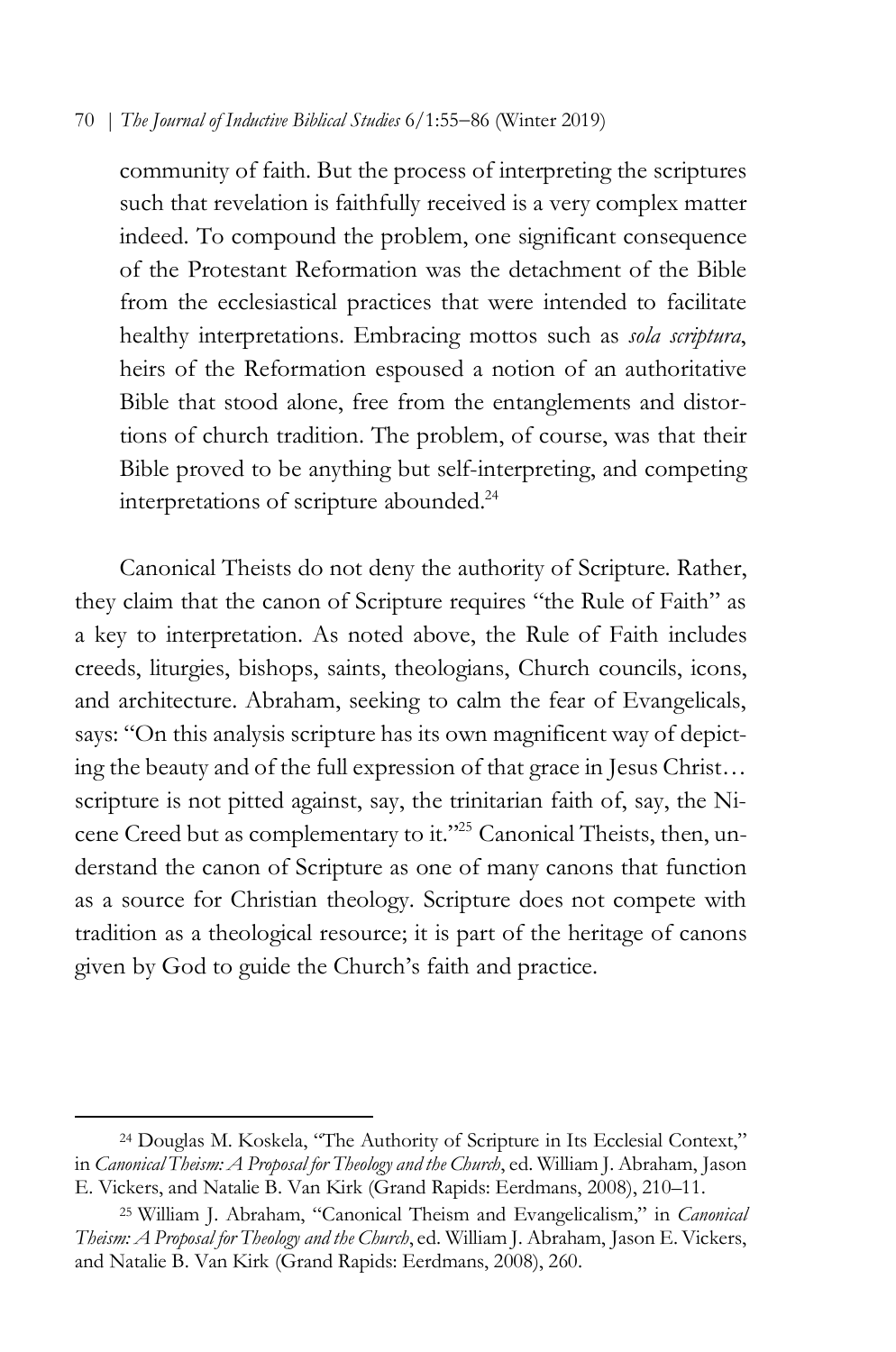# **Should Athens Impose Itself upon Jerusalem?**

In addition to excessive interpretative anarchy and theological chaos created by a lack of a central interpretative authority, the history of Christian theology reveals that theologians and biblical interpreters tend to impose philosophical and theological systems or doctrinal grids upon their reading of Scripture. The Patristic period of the Greco-Roman world was permeated with Plato's philosophy with its subsequent developments in Middle and Neo-Platonism. Although many early Church Fathers were careful in employing Platonism in its many forms in their theology and biblical interpretation regarding the soul and other matters, there were many who were not. This tendency to integrate Christian faith with Hellenistic philosophy triggered Tertullian to ask, "what indeed does Athens have to do with Jerusalem?"<sup>26</sup> Tertullian was concerned that non-biblical and non-Christian categories of thought were distorting the Christian faith.

After the rediscovery of Aristotle in the Middle Ages, Aristotle's philosophy and metaphysics were employed within scholastic theology. Scholastic theology emphasized the rational justification of religious beliefs and the systematic presentation of those beliefs. Scholasticism was not a specific system of beliefs, but a way of organizing theology. It was a highly developed method of presenting material that made fine distinctions and attempted to achieve a comprehensive view of theology. The goal of scholastic theology was to demonstrate the inherent rationality and harmony of Christian theology by an appeal to philosophy.

Scholastic writings tended to be long and argumentative, relying on closely argued distinctions. Each scholastic system tried to embrace reality in its totality, dealing with matters of logic, metaphysics, and theology. Scholastic proponents showed that everything had its logical place in a comprehensive intellectual system. The systems of Thomas

<sup>26</sup> Tertullian, *On Prescription Against Heretics* (*ANF* 3:246).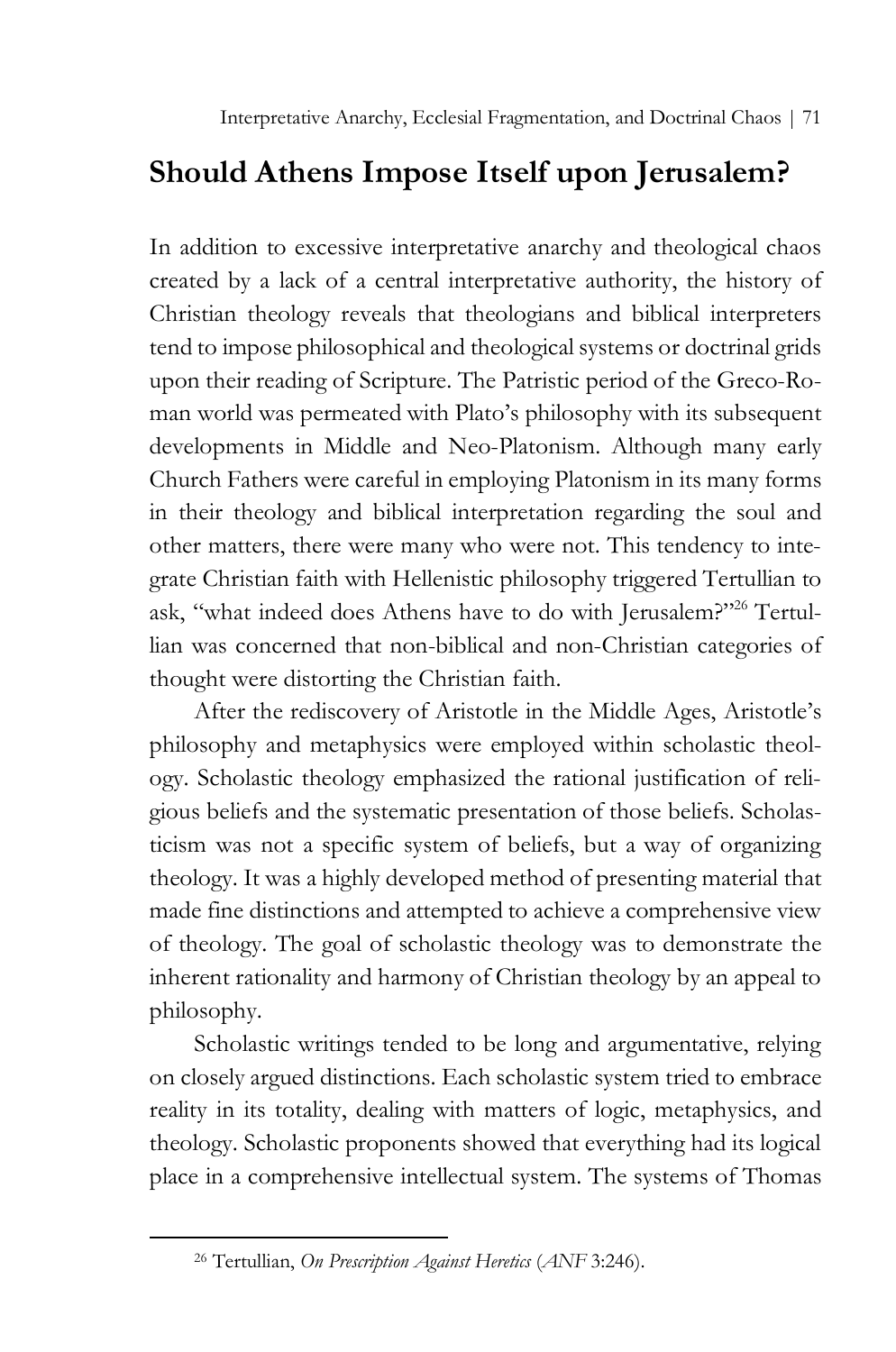Aquinas and Duns Scotus are prime examples of the scholastic method. Luther, Calvin, and other Protestant Reformers rejected the scholastic method and, as mentioned above, proclaimed *ad fontes* (back to the sources) of Scripture and the writings of some early church fathers, especially St. Augustine. However, the late sixteenth and seventeenth centuries saw the rise of Protestant scholasticism with two clear camps, Lutheran and Reformed. The same type of impulse that characterized Medieval scholasticism, namely, carefully reasoned comprehensive systems of thought with long arguments and fine-tuned distinctions, characterized Protestant scholastic theologies.

The scientific revolution and the Enlightenment significantly impacted biblical studies and theology as rationalism and empiricism became the chief methods of discovering truth and reality. The philosophy of Kant put limits on knowledge and tried to make room for faith in the realm of the ethical. However, the philosophy of Hegel and the birth of German Idealism restored an optimistic view of reason that some interpreters then applied to the Bible and theology in the form of panentheism.

When we come to the twentieth- and twenty-first centuries, the imposing of philosophical systems upon theology continued with the rise of existentialism, phenomenology, analytic philosophy, and postmodern hermeneutics. Diogenes Allen, Emeritus Professor of Philosophy of Religion at Princeton Theological Seminary, provides a comprehensive analysis of the historic interrelationship of philosophy and theology in his work, *Philosophy for Understanding Theology*. Allen impressively demonstrates that no matter what period, philosophical ideas have influenced the way we read the Bible and think theologically. His central thesis is that: "Everyone needs to know some philosophy in order to understand the major doctrines of Christianity or to read a great theologian intelligently."<sup>27</sup>

<sup>27</sup> Diogenes Allen, *Philosophy for Understanding Theology* (Atlanta: John Knox, 1985), iii.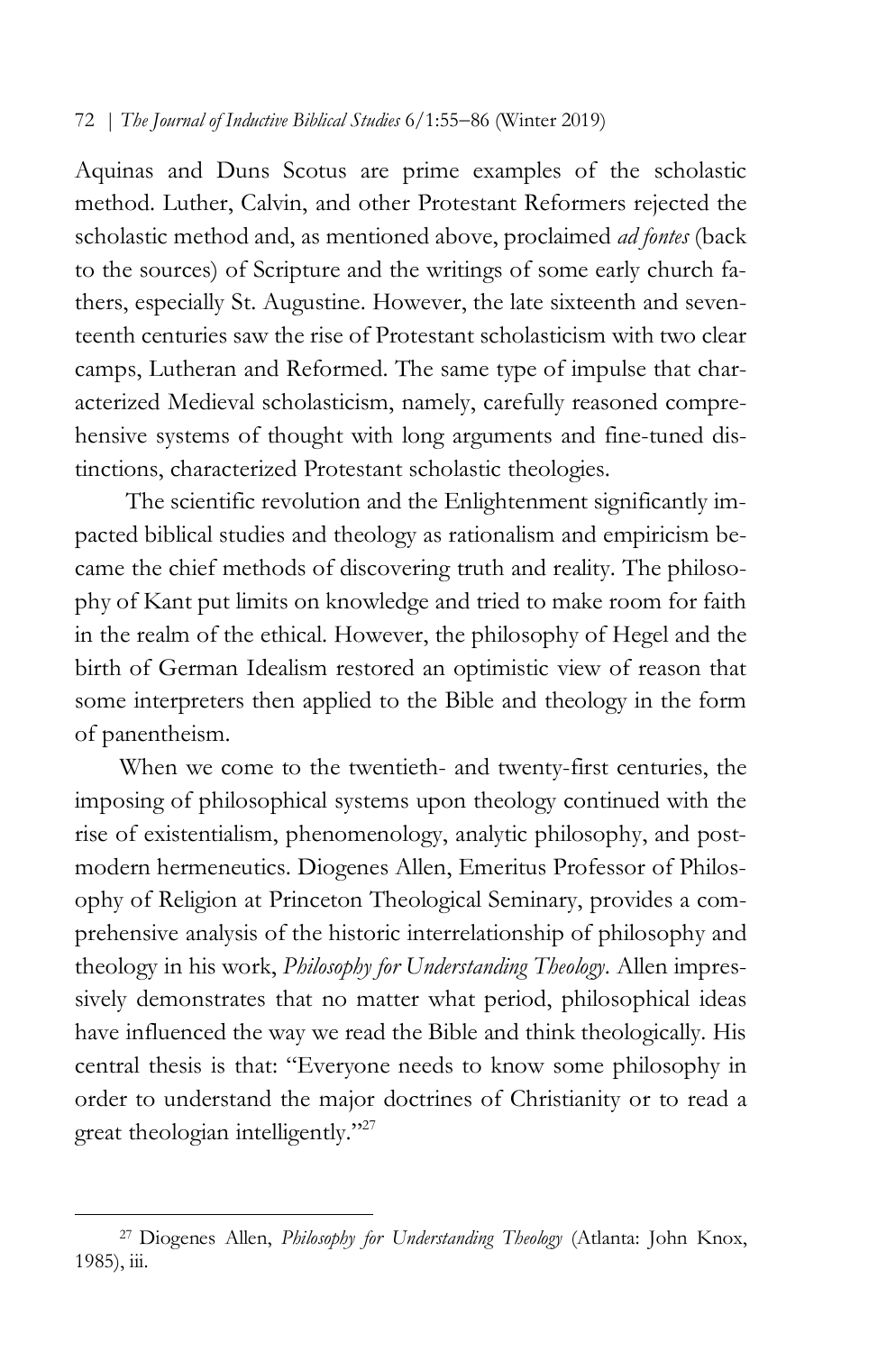In a recent book, *The Essentials of Christian Thought*, Roger E. Olson contends that the Bible itself has an implicit philosophy and metaphysics of reality, the world, God, and humanity. He argues that our pluralistic culture promotes "eclecticism" but that "Biblically committed Christians, however, *should* want to purify their worldview of beliefs radically alien to and in conflict with the worldview implied in the biblical story."28 Olson claims that one does not have to accept the de-Hellenizing project of Adolf von Harnack in the early twentieth-century to criticize the influence of Greek thought upon the Bible and Christian theology.

Throughout the book, Olson makes clear how Hellenistic thought, metaphysical dualism, pantheism, emanationism, absolute idealism, panentheism, naturalism, and humanism are radically different systems of thought with remarkably different ideas about reality, the world, God, and humanity. Moreover, Olson contends that the narrative of Scripture assumes and implies a duality without dualism, a God who is a being rather than being itself. This God is personal, supernatural, vulnerable, and exists in time while being eternal and invisible. Whereas Hellenistic and rational-speculative philosophy and metaphysics view God as "absolute," "impersonal," "unconditioned," "immutable," "impassible," "immovable," and "self-sufficient," Olson highlights that the biblical and Christian view of God is demonstrably dynamic, personal, open, changeable, and relational.

There is also a contrast with the metaphysical vision of the world. Olson points out that Scripture is not world denigrating or dualistic like in Platonism. Nor is the world viewed in a monistic, pantheistic, Hegelian panentheistic, deistic, idealistic, or naturalistic manner. Rather, the biblical Christian view of the world is both positive and realistic. Scripture affirms that God created the material realm "good," but sin resulted in its corruption. Moreover, the God of the Bible has a dialectical relationship with the world, sustaining, guiding, and caring for it. In addition, there is a continuity and discontinuity of God and

<sup>28</sup> Roger E. Olson, *The Essentials of Christian Thought: Seeing Reality Through the Biblical Story* (Grand Rapids: Zondervan, 2017), 13.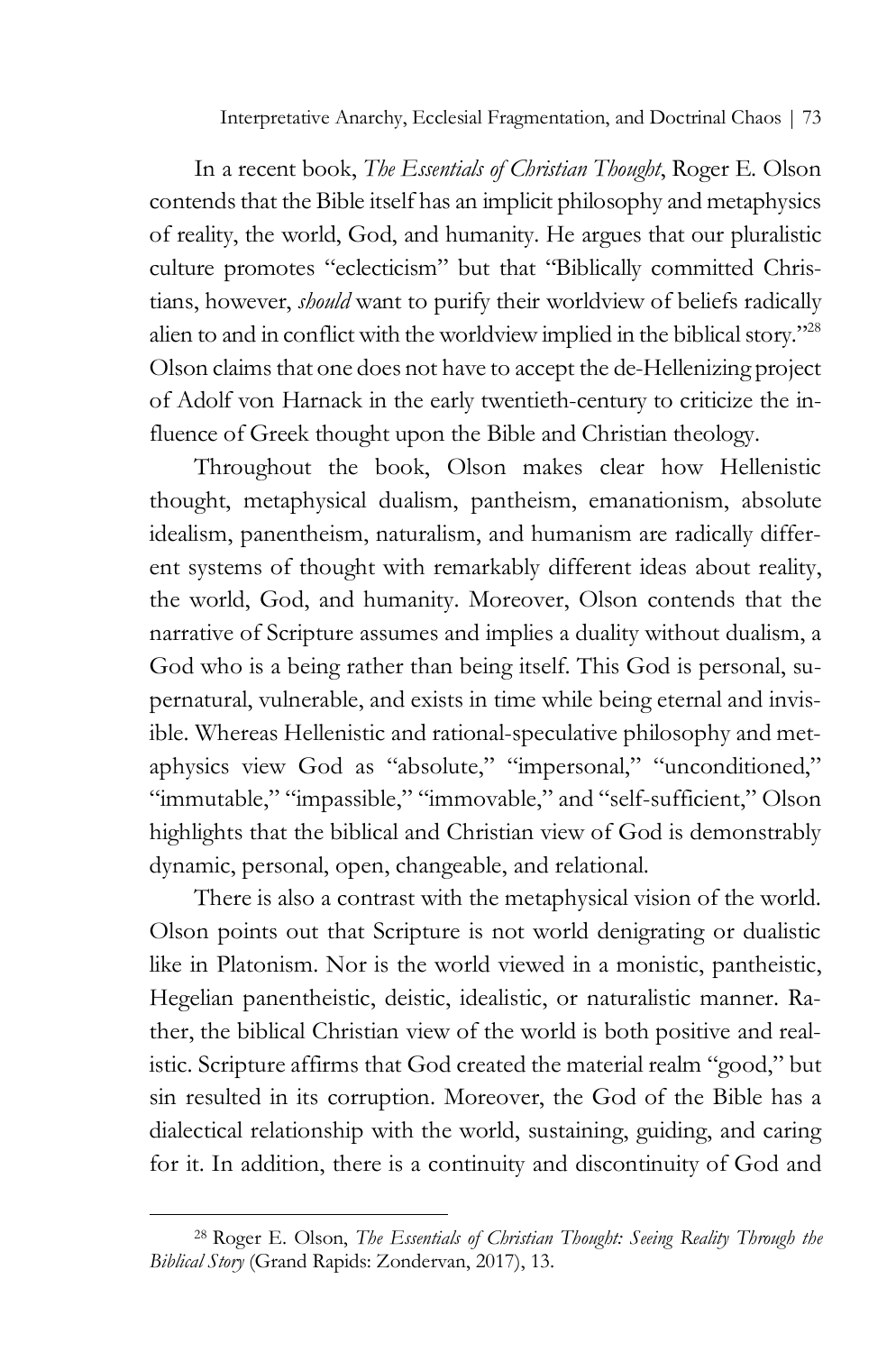the world. God is both independent of the world and highly relational within it. Olson further contends that there is a distinctly biblical and Christian view of humanity found within Scripture that differs from all the other philosophical and metaphysical systems. The biblical view of humanity is the "original humanism" where God created humans good, in the image and likeness of God, and with freedom and responsibility (Gen 1:27). Moreover, God crowned humanity with glory, honor, and the dignity of caring for God's good creation (Ps 8:4–9).

Although humanity is dependent upon the Creator, humans are the Creator's co-creators. Nonetheless, Scripture is also realistic about the human condition—it is broken due to sin and in need of redemption. Olson contrasts the biblical Christian view of humanity with anthropologies in Gnosticism, Eastern thought, naturalism, and secular humanism. If we grant that Christianity has a distinct and explicit worldview and metaphysics of reality, God, the world, and humanity that is implicit within Scripture, the question arises as to how one discovers the implicit worldview and metaphysics found within Scripture and how do we avoid imposing our philosophical assumptions, theological systems, and conceptual grids upon Scripture?

# **Can the Inductive Bible Study Method Help in the Present Pluralist Context?**

The challenges of excessive interpretative anarchy, church fragmentation, doctrinal chaos, and the imposition of alien systems of thought upon Scripture in the present pluralist age are enormous. It would be naïve to think that there is some silver-bullet remedy or quick fix to this situation. In addition, there are some, such as Merold Westphal, who celebrate interpretative, ecclesial, and theological pluralism. <sup>29</sup> In fact, Westphal urges readers to embrace different readings of the biblical text.

<sup>29</sup> Merold Westphal, *Whose Community? Which Interpretation? Philosophical Hermeneutics for the Church* (Grand Rapids: Baker Academic, 2009).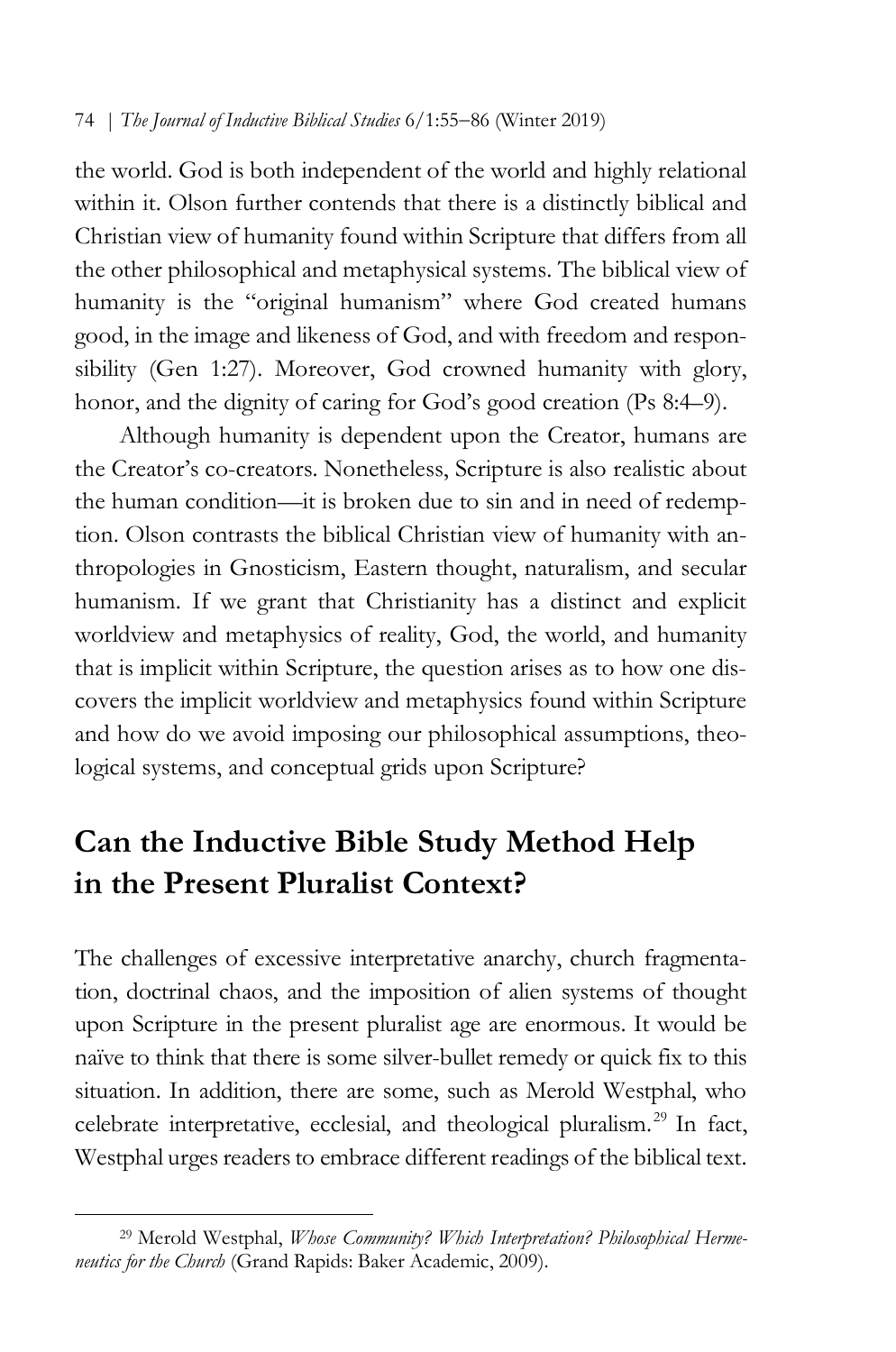Acknowledging that we live in an interpretative and theologically pluralistic age and will continue to do so in the future, we at once confront the question as to whether there are ways to restrict, limit, or mitigate against excessive interpretative and theological pluralism. We may not be able to stop the interpretative and theological bleeding, but could we identify shared interpretative and theological procedures, methods, tasks, sources, and rules to at least slow or reduce the bleeding? In addition, are there not some criteria that are useful in adjudicating between contested and conflicting biblical interpretations and theological doctrines?

For the remainder of this essay, I argue that the IBS method and its hermeneutical principles are a vitally important, albeit limited approach to counteract excessive interpretative and theological pluralism. Its principles of observing, interpreting, and applying the biblical text, while modern, prohibit reading the Bible in just any way the reader wants and as a result provide theological guidelines. Although there are different methods, tasks, sources, and purposes between IBS and theology, there is a mutually beneficial relationship between the two. This section will highlight five contributions that the IBS method and hermeneutical principles make in response to the many issues in our pluralist age named above.

## *First: The Principle of Canonical Study*

 $\overline{a}$ 

Karl Barth was perhaps the greatest theologian of the twentieth-century. One of Barth's legacies is that he returned Christian theology to "the strange new world within the Bible."<sup>30</sup> Theology had become estranged from the Bible due to deistic Enlightenment rationalism, which denied miracles. Also, the historical critical method came to dominate the academy and universities. Hans Frei contends that: "the realistic narrative reading of biblical stories, the gospels in particular,

<sup>30</sup> Karl Barth, "The Strange New World Within the Bible," in *The Word of God and the Word of Man* (Glouchester, MA: Peter Smith, 1978), 28–50.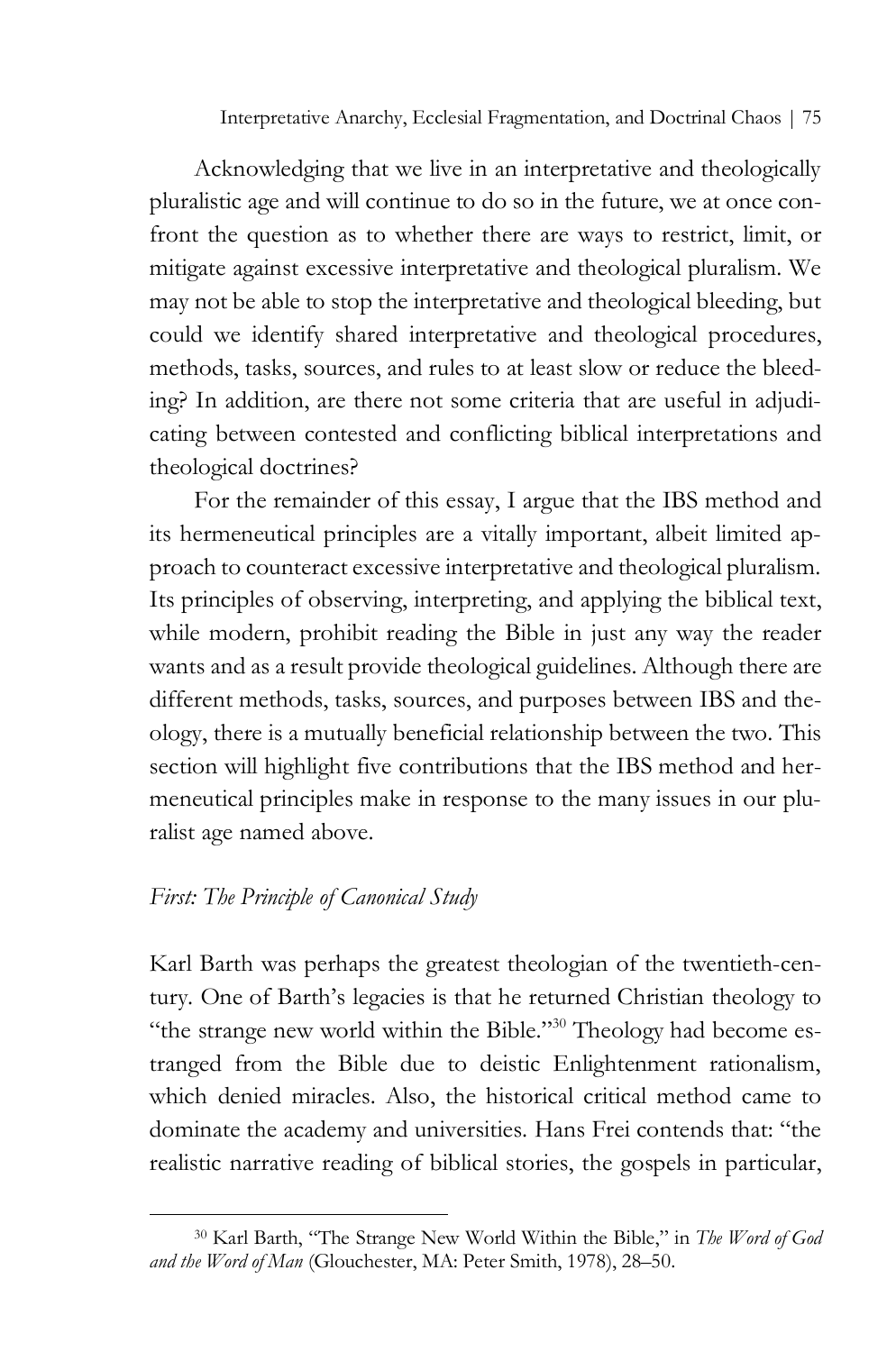went into eclipse throughout the period" of the eighteenth- and nineteenth-centuries<sup>31</sup>

In addition, the German liberal tradition beginning with Schleiermacher sought to situate the Christian faith upon the human experience of God rather than upon Scripture or tradition. By the beginning of the twentieth century, many academic circles questioned the Canon of Scripture or sidelined it as a credible source of Christian theology. During WWI Barth became disillusioned with his liberal teachers. He saw the flaws in building theology upon human experience or upon liberal ethical ideals. Barth, therefore, reconstituted divine revelation in the Word of God as the criterion of Christian theology. Barth's influence extends today among many groups, particularly those associated with Narrative Theology, Post-Liberal Theology, and the Theological Interpretation of Scripture movements. However, the theological landscape has shifted dramatically since the mid-twentieth-century when Neo-Orthodoxy and Biblical Theology were in their heyday. Theologies of Liberation have reemphasized the priority of human experience as a starting point for theology and various postmodern theologies have come of age. Postmodern theology, in general, does not prioritize the Canon of Scripture, but rather, privileges the horizon or context of the reader. Considering all the various interpretations and theological movements that exist today, there is once again a need to reassert the priority of the Canon of Scripture as the primary source and norm as well as the starting point for Christian theology.

The IBS method contributes to the study of theology in our pluralistic age by affirming the Canon of Scripture, it is the starting point for observation, interpretation, and application. In the words of David R. Bauer and Robert A. Traina,

<sup>31</sup> Hans Frei, *The Eclipse of Biblical Narrative: A Study of Eighteenth and Nineteenth Century Hermeneutics* (New Haven: Yale University Press, 1974), 324.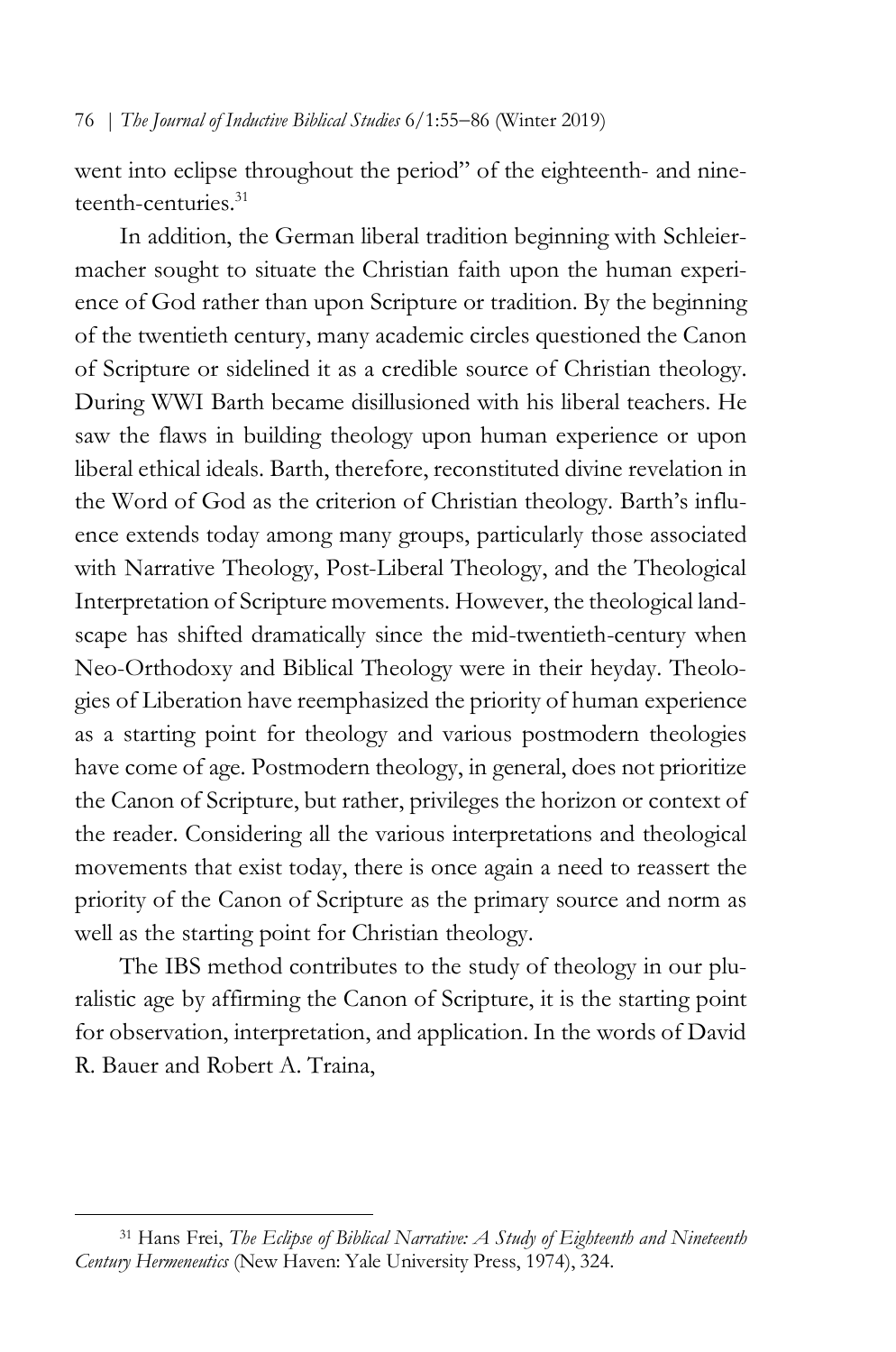Interpretative Anarchy, Ecclesial Fragmentation, and Doctrinal Chaos | 77

[T]he notion of *canon* involves a rule or norm. The canon of Scripture, then, points to the reality that the community of the Christian church has claimed that these books, read as a canonical collection, have normative authority within the Christian community. More specifically, the canonizing process involved the judgment of the church that God somehow reveals God's self and God's will through these writings in unique ways, with the result that taken together as a canonical whole, they function as a theological norm and as the means of Christian formation.<sup>32</sup>

Bauer and Traina affirm that there is both unity and diversity among the many books in the Canon of Scripture. The fact that there is diversity within the texts of Scripture points to the fact that the Bible is a dialectical interplay between the human authors and divine inspiration. Bauer and Traina emphasize that recognizing the Canon of Scripture is important in seeing how the relationship of the individual books of the Bible relate to one another and point to the authority and inspiration of Scripture. Giving priority to the Canon of Scripture as the rule and norm of Christian theology helps restrict excessive interpretative anarchy and doctrinal chaos. Making the Canon of Scripture the primary source, norm, and authority does not exclude church tradition, other sources of knowing, or human experience. Giving priority to the Canon of Scripture also does not preclude one from using such methods of study as source, form, or redaction criticism. Bauer and Traina acknowledge that these methods can make valuable contributions but are limited because they move "behind the final form of the text" and create "certain tensions" because, "For its part, *historical criticism* presents alternative narratives that necessarily differ from those the biblical writers presented to the implied readers in the biblical text." <sup>33</sup> While prioritizing the Canon of Scripture as the primary

<sup>32</sup> David R. Bauer and Robert A. Traina, *Inductive Bible Study: A Comprehensive Guide to the Practice of Hermeneutics* (Grand Rapids: Baker Academic, 2011), 66.

<sup>33</sup> Bauer and Traina, *Inductive Bible Study*, 396.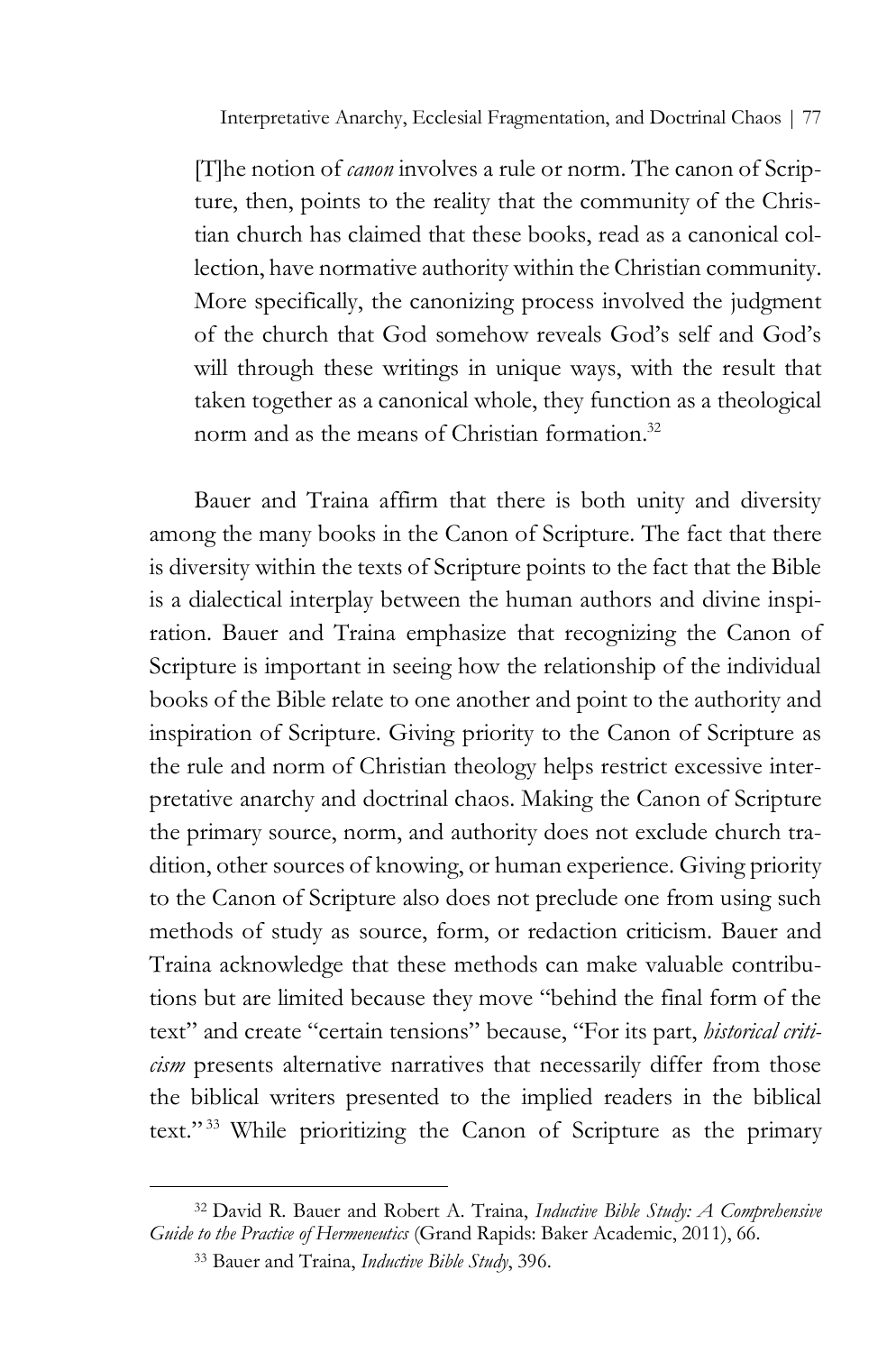source, norm, and authority of Christian theology will not halt excessive interpretative anarchy and doctrinal chaos within our pluralistic age, it provides a rule and measure by which to assess and evaluate the plethora of interpretive and theological proposals on offer today.

## *Second: The Principle of Inductive Study*

Bultmann was right to say that there is no exegesis without presuppositions. However, it is well known that Bultmann himself interpreted Scripture through the grid of Heidegger's existentialist philosophy. IBS forestalls imposing an alien philosophical worldview or a theological system/grid upon the text of Scripture because it is based on an *inductive* approach. Bauer and Traina clarify the importance of inductive study by contrasting it with a deductive approach as follows:

The present discussion employs the term *inductive* synonymously with *evidential*: that is, a commitment to the evidence in and around the text so as to allow the evidence to determine our understanding of the meaning of the text, wherever that evidence may lead. *Deduction* is used synonymously with *presuppositional*: that is, a commitment to certain assumptions (whether stated or implicit) that we allow to determine our understanding of the meaning of the text. $34$ 

Bauer and Traina note that an inductive approach to interpreting Scripture has two important aspects.

First, the reader needs to possess an openness to accepting what the scriptural text is saying regardless of what are one's personal philosophical assumptions or theological commitments. It is true that no one comes to the biblical text without prior assumptions, commitments, values, experiences, and from some particular tradition that in-

<sup>34</sup> Bauer and Traina, *Inductive Bible Study*, 17.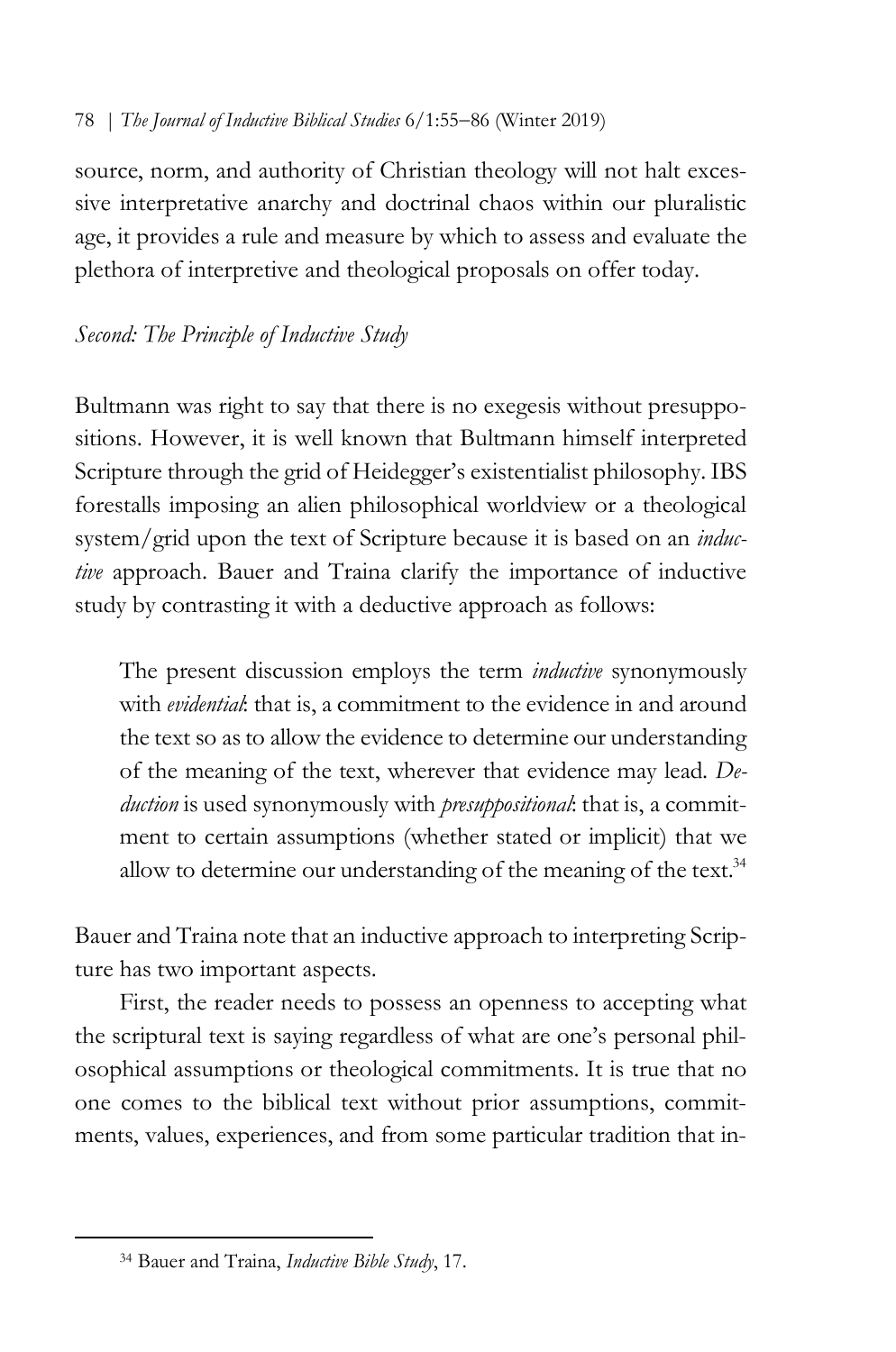fluences how we read texts. However, this only underscores the importance of the principle of inductive study if we genuinely want to let Scripture speak for itself.

Second, the principle of inductive study refers to a certain process or method of reasoning akin to what one finds in good scientific reasoning. The scientific method works on the principles of induction rather than deduction. A researcher makes observations and forms a preliminary hypothesis. Then, the researcher makes experiments to test if her hypothesis is verified or falsified. Whether a hypothesis is verified or falsified is based upon evidence, valid inferential reasoning, and the best explanation. All along the way, good scientific reasoning is open to more evidence and a commitment to revision if deemed necessary. It allows the evidence to dictate what is true and not the assumptions or presuppositions of the researcher. In the same way, inductive bible study allows the evidence from the text of Scripture to dictate the interpretative and theological conclusions one draws rather than what the reader assumes or presupposes the Scripture to be saying. Bauer and Traina point out that a danger in reading Scripture through our interpretative and theological grids is that we can miss challenging aspects of the biblical message: "the tendency on the part of those in the faith community to uncritically bring their theological assumptions to the reading of the text can dull the sharp and challenging message that biblical passages were originally intended to communicate to the faithful."<sup>35</sup> In this way, the principle of inductive study mitigates against interpretative anarchy and doctrinal chaos. It also restricts from the start the impulse to impose a philosophical system or theological grid upon the text of Scripture. While we do not come to the text of Scripture as "blank slates," the inductive approach urges interpreters to avoid foisting their systems and beliefs upon the text so that Scripture may speak for itself.

<sup>35</sup> Bauer and Traina, *Inductive Bible Study*, 382.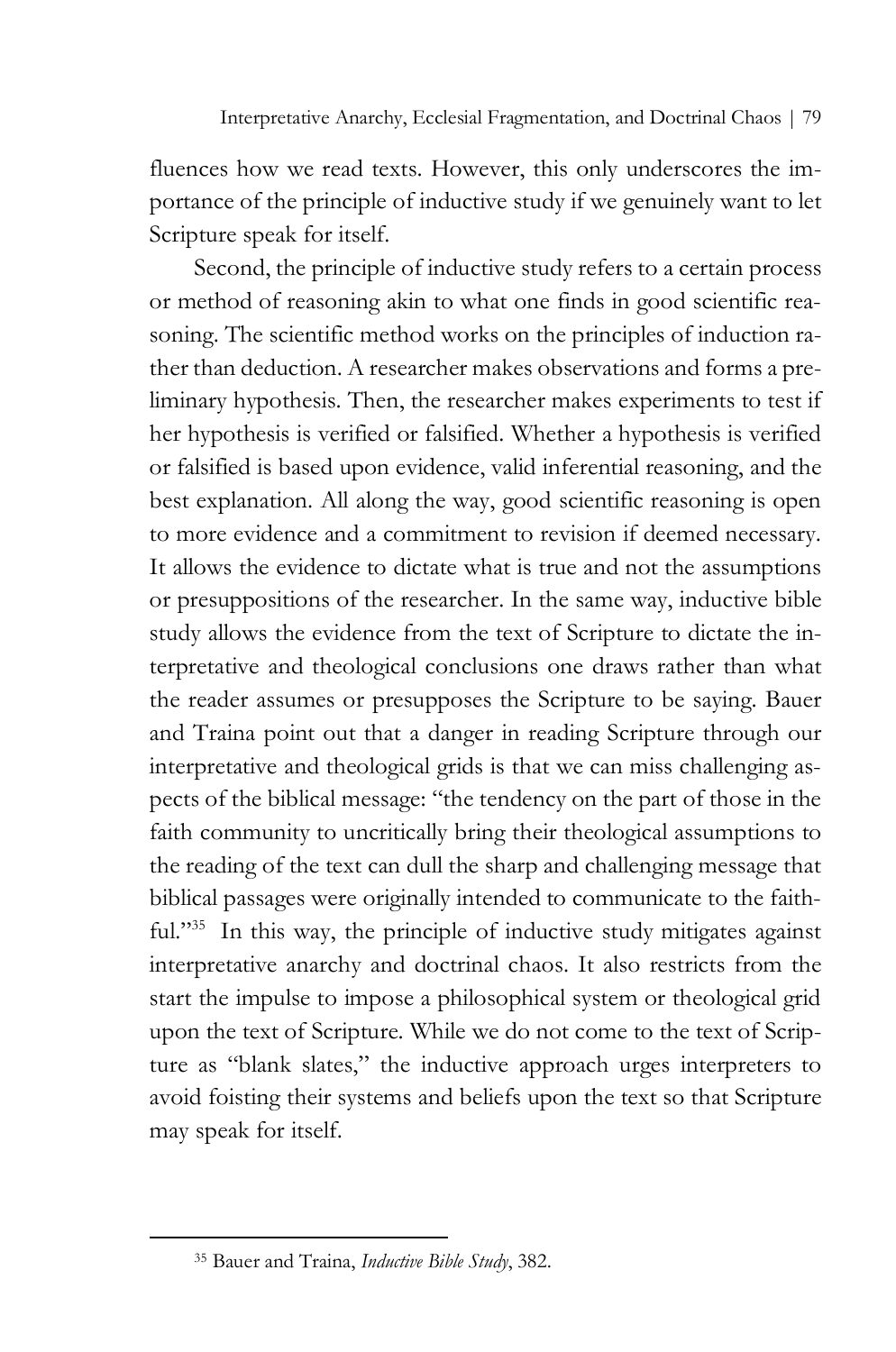### *Third: The Principle of Literary Context*

In addition to imposing a philosophical or theological system or grid upon the text of Scripture, there is also a tendency among theologians and biblical interpreters to read Scripture selectively to justify a doctrine or interpretation that one has already come to affirm. This is not only a problem with scholars. Having taught theology for 20 years or so, I have met many students who use the Bible selectively to back up what their ecclesial tradition, pastor, or family taught them to believe. When asked to justify why they interpret a passage of Scripture a certain way or believe a particular doctrine to be true, many students simply say, "That's what I was taught to believe growing up." In fact, many of them do not even know that there are interpretations or theological positions other than the ones they have learned. Scot McKnight relates a similar observation from his ministry experience:

What I learned was an uncomfortable but incredibly intriguing truth: Every one of us adopts the Bible and (at the same time) adapts the Bible to our culture. In less-appreciated terms, I'll put it this way: Everyone picks and chooses…. We pick and choose. (It's easier for us to hear 'we adopt and adapt,' but the two expressions amount to the same thing.) $36$ 

To mitigate against reading the Bible any way we want and picking and choosing what we want to believe by selectively reading and citing Scriptures that support our cherished views, Bauer and Traina maintain the principle of literary context. This principle asserts that interpreters should study Scripture as books-as-wholes since the biblical writers constructed and planned them as such. An example of this would be determining the meaning of "faith" and "works" as used by Paul and the Book of James. Both cite Genesis 15:6 to talk about the relation of

<sup>36</sup> Scot McKnight, *The Blue Parakeet: Rethinking How You Read the Bible* (Grand Rapids: Zondervan, 2008), 13.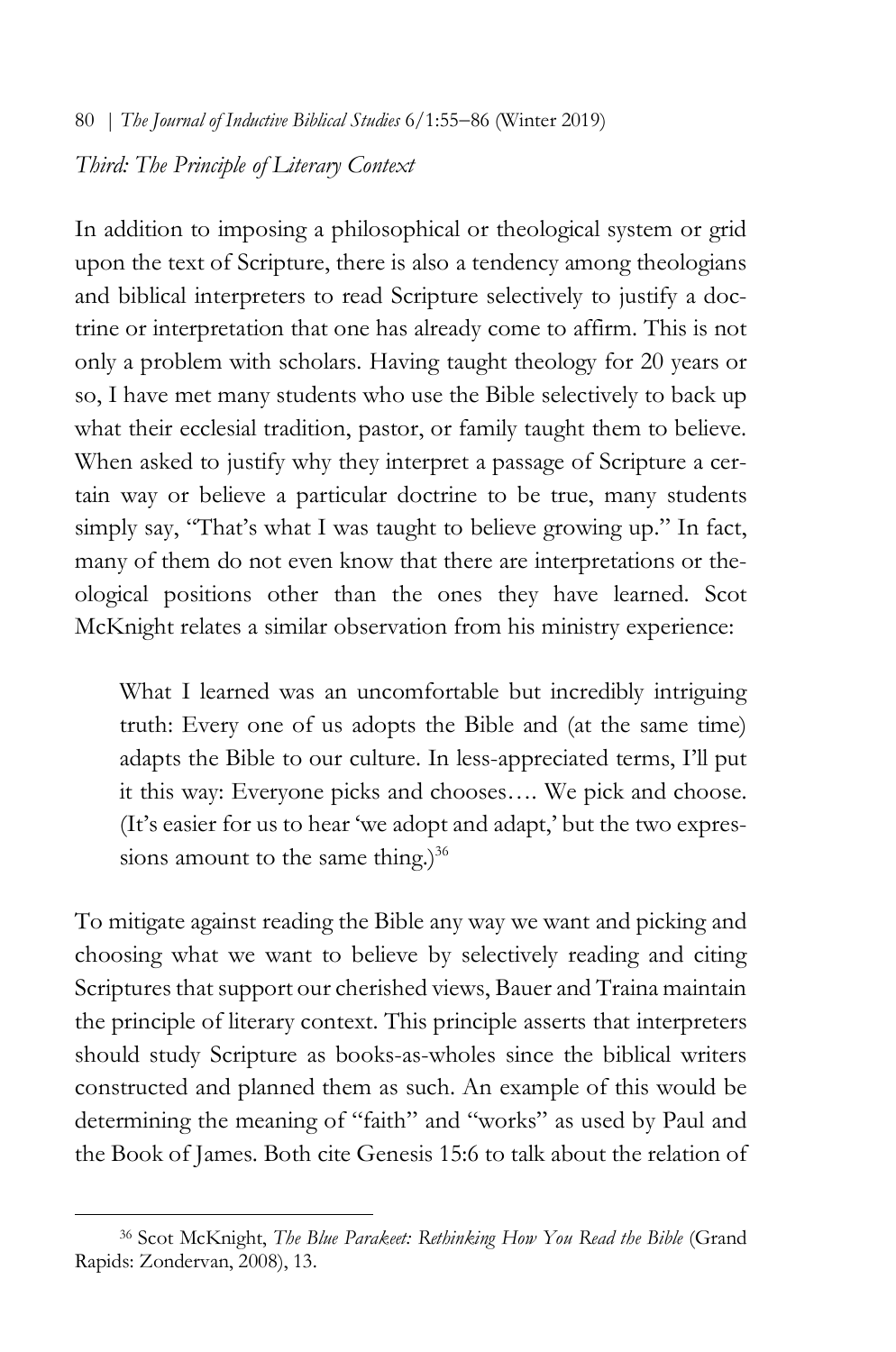faith and works but the meaning of "faith" and "works" in Paul and the Book of James can only be determined by how each author uses these terms in their books as a whole. This is related to the principle of compositional study of Scripture:

The study of the Bible ought to be compositional study. This principle derives from the previous claim, namely, that the Bible is a collection of discrete books, and as such, individual passages must be interpreted in light of their literary context, which is to be understood finally as the context of the book-as-a-whole.<sup>37</sup>

To quote one of my former teachers at Asbury Theological Seminary, Robert W. Lyon, "Context is Everything." This dictum ought to guide and direct how we determine the meaning of words and concepts within Scripture. The meaning of a word, phrase, or sentence derives from the immediate context that precedes and follows that word, phrase, or sentence. Likewise, the meaning of sentences or verses derives from the paragraphs and larger units and sections of the book and extends to the context of the book-as-a-whole. This principle applies to reading the whole Canon of Scripture together so that Scripture can truly help interpret Scripture. The principle of observing and interpreting words, phrases, sentences, and paragraphs in the literary context of larger units, sections, and books-as-wholes correlated with all the other books-as-wholes within the Canon of Scripture allows the reader to follow the thought-flow of the biblical author and forces the interpreter to deal with the whole Bible and not just the parts that happen to support their particular theological interests or preferences.

## *Fourth: The Principle of Correlation*

 $\overline{a}$ 

The principle of correlation also helps to mitigate against our tendency

<sup>37</sup> Bauer and Traina, *Inductive Bible Study*, 64.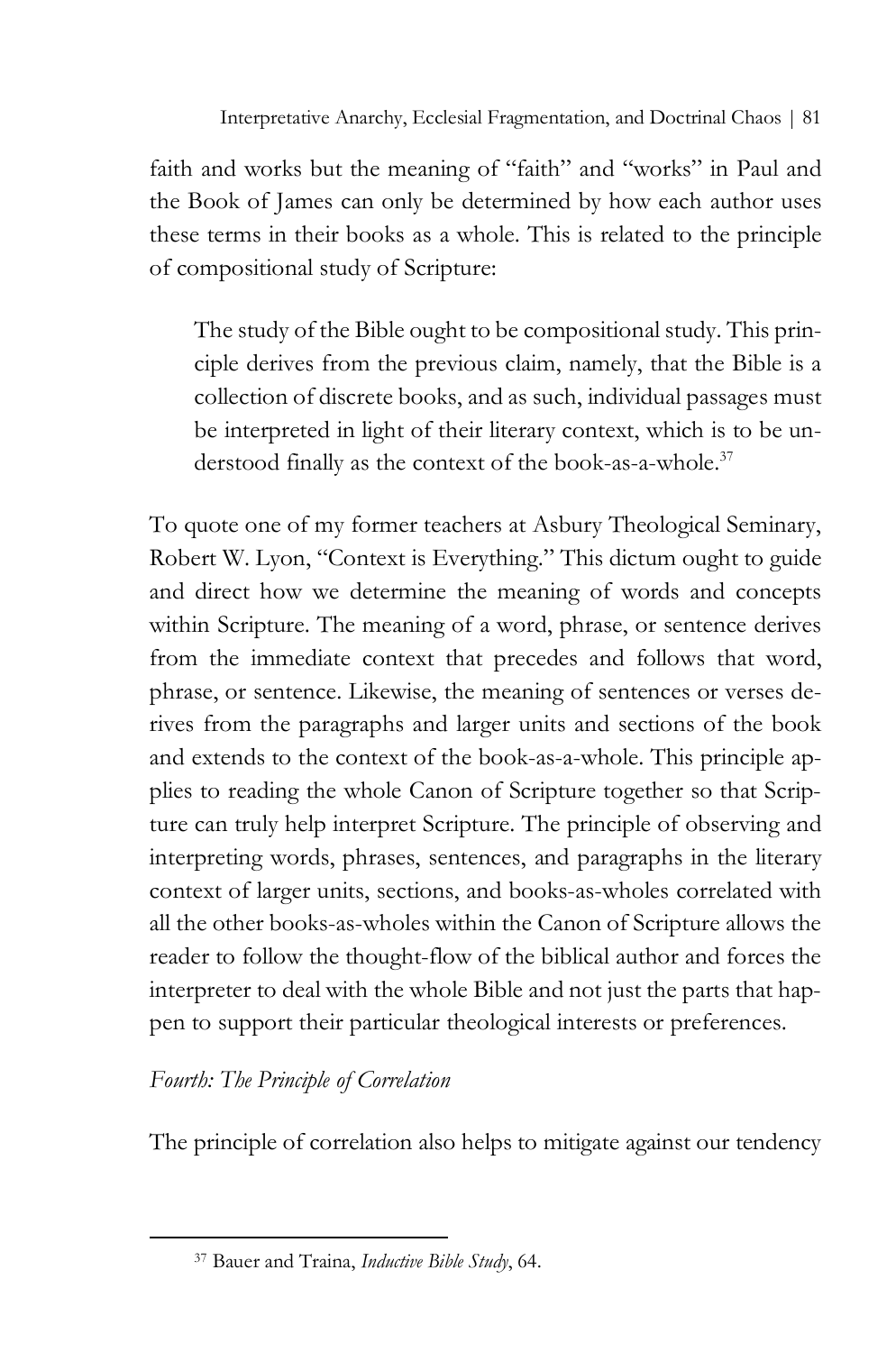to pick and choose verses or passages of Scripture that selectively support our theological systems or ecclesial traditions. Correlation comes after we have observed, interpreted, evaluated, and appropriated the text of Scripture. Bauer and Traina explain that: "Correlation is the process of bringing together, or synthesizing, the interpretation (and appropriation) of individual passages so as to arrive at the meaning of larger units of biblical material."<sup>38</sup> Correlation happens at two levels, literary and canonical. Correlation at the literary level functions to formulate a biblical theology of an author's writings, such as Paul or John, or to develop theological themes found within an author's writings as a whole. Canonical correlation is looking at correlation of theological themes within individual books or the canon as a whole. Bauer and Traina point out that correlation involves recognizing both the unity and discontinuity of theological viewpoints within Scripture.

Because there is unity and discontinuity of theology within Scripture itself, it is no wonder that biblical interpreters arrive at different theological conclusions. Some, like Brueggemann, despair of finding a unified biblical theology. By contrast, Bauer and Traina think that a correlation of biblical theology, while difficult, is an important task. It is difficult because it is complex due to the work it takes to pull together all the individual passages of Scripture and relate them into a coherent whole. Since there are no fixed rules on how to do this, the process is open to the subjective judgments of interpreters. Yet, despite the dangers, Bauer and Traina contend,

[C]orrelation is not finally a matter of subjective individual judgments because correlation focuses on the objective data of the text. Like all phases of induction, correlation is transjective: it includes both objective and subjective aspects working together. Thus, the process of correlation, which leads to biblical theology, is possible, but it may not be easy.39

<sup>38</sup> Bauer and Traina, *Inductive Bible Study*, 337.

<sup>39</sup> Bauer and Traina, *Inductive Bible Study*, 341.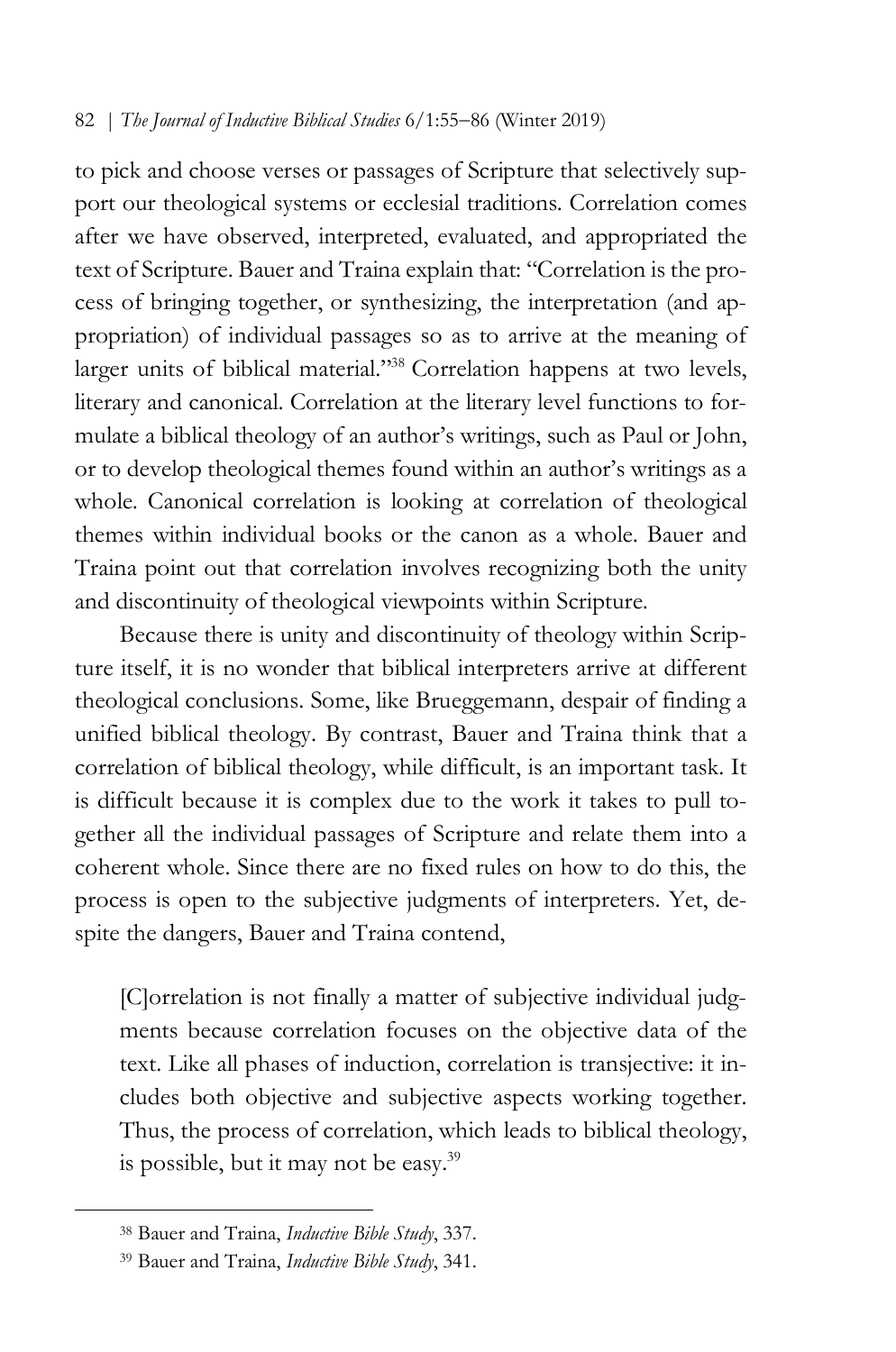Interpretative Anarchy, Ecclesial Fragmentation, and Doctrinal Chaos | 83

In addition, the principle of the Canon of Scripture assumes that interpreters do not read individual passages or books of the Bible in isolation from one another but rather as a whole. Those who emphasize the discontinuity of biblical theology exaggerate the situation. It is evident that Scripture is not univocal on such matters as the practice of sacrifice, or kingship in Israel, or the status of the Temple. There is also a tension between the violent acts of Yahweh in the OT and the enemy-loving, cheek-turning nonviolence revealed in Jesus's life and teaching. Furthermore, there is room for various interpretations of how God acts in the world, the nature of the atonement, the nature and extent of justification and sanctification, how to govern the Church, what happens to those who have never heard the gospel, the duration of hell, and a host of other disputed theological issues. However, there are theological themes at the metanarrative level of Scripture that are univocal, such as: God is the one sole creator, humanity was created glorious but is now fallen, God became incarnate to redeem the world, Jesus was in some way both divine and human, God is somehow both one nature and three persons, the cross of Jesus somehow reconciles us to God, Jesus was raised from the dead, the Holy Spirit awakens, regenerates, and sanctifies those who believe, Christ is coming again, and there will be a new heaven and a new earth at the consummation of human history. If we stay at the metanarrative level of Scripture, there is a more unified biblical theology. The more we get into the weeds of exegeting specific passages that have nothing to do with the metanarrative of Scriptural themes, the more likely we are to have interpretative anarchy and doctrinal chaos.

## *Fifth: The Principle of Communal Study*

Vanhoozer contends that his vision of Mere Protestant Christianity is not a call to uniformity in interpretation, church, or theology. Rather, what he envisions is "a kind of Pentecostal plurality" likening it to the Spirit's outpouring on the Day of Pentecost (Acts 2). Everyone was testifying about the "wonders of God" but they did so in their own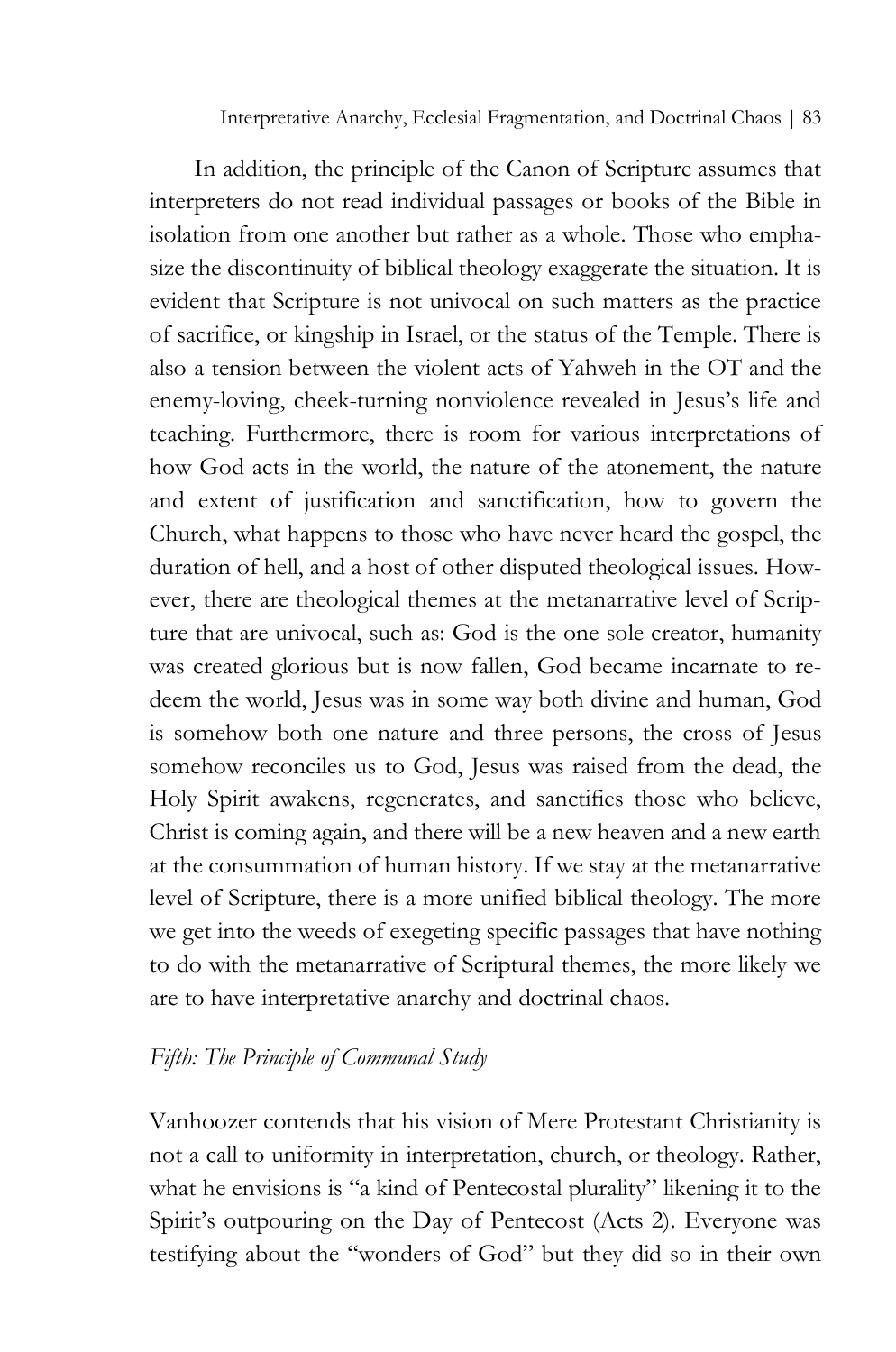linguistic forms and languages. Vanhoozer affirms a unity of the gospel without a uniformity in interpretation or theology. He explains,

[T]he various Protestant streams testify to Jesus in their own vocabularies, and it takes many languages (i.e., interpretative traditions) to minister to the meaning of God's Word and the fullness of Christ. As the body is made up of many members, so many interpretations may be needed to do justice to the body of the biblical text. Why else are there four Gospels, but that the one story of Jesus was too rich to be told from one perspective only? Could it be that various Protestant traditions function similarly as witnesses who testify to the same Jesus from different situations and perspectives? Perhaps we can put it like this: each Protestant church seeks to be faithful to the gospel, but no one form of Protestantism exhausts the gospels' meaning.<sup>40</sup>

I noted earlier that Vanhoozer proposes that the Reformation's five *solas* should serve as interpretative guides while reading Scripture and that churches should engage in interdenominational conferencing as a check on "communal interpretative egoism" and interpretative anarchy.

Bauer and Traina also acknowledge that biblical passages can legitimately be interpreted in various ways since,

No passage, understood in its context, can mean just anything; a passage that means anything means nothing. The recognition of boundaries of plausible interpretations points to the fact that all passages are determinate: they have determinacy. But within those boundaries is always some range of more specific construals. The recognition of a range of plausible interpretations points to the fact that all passages are somewhat indeterminate or have some indeterminacy.<sup>41</sup>

<sup>40</sup> Vanhoozer, *Biblical Authority*, 223–24.

<sup>41</sup> Bauer and Traina, *Inductive Bible Study*, 59.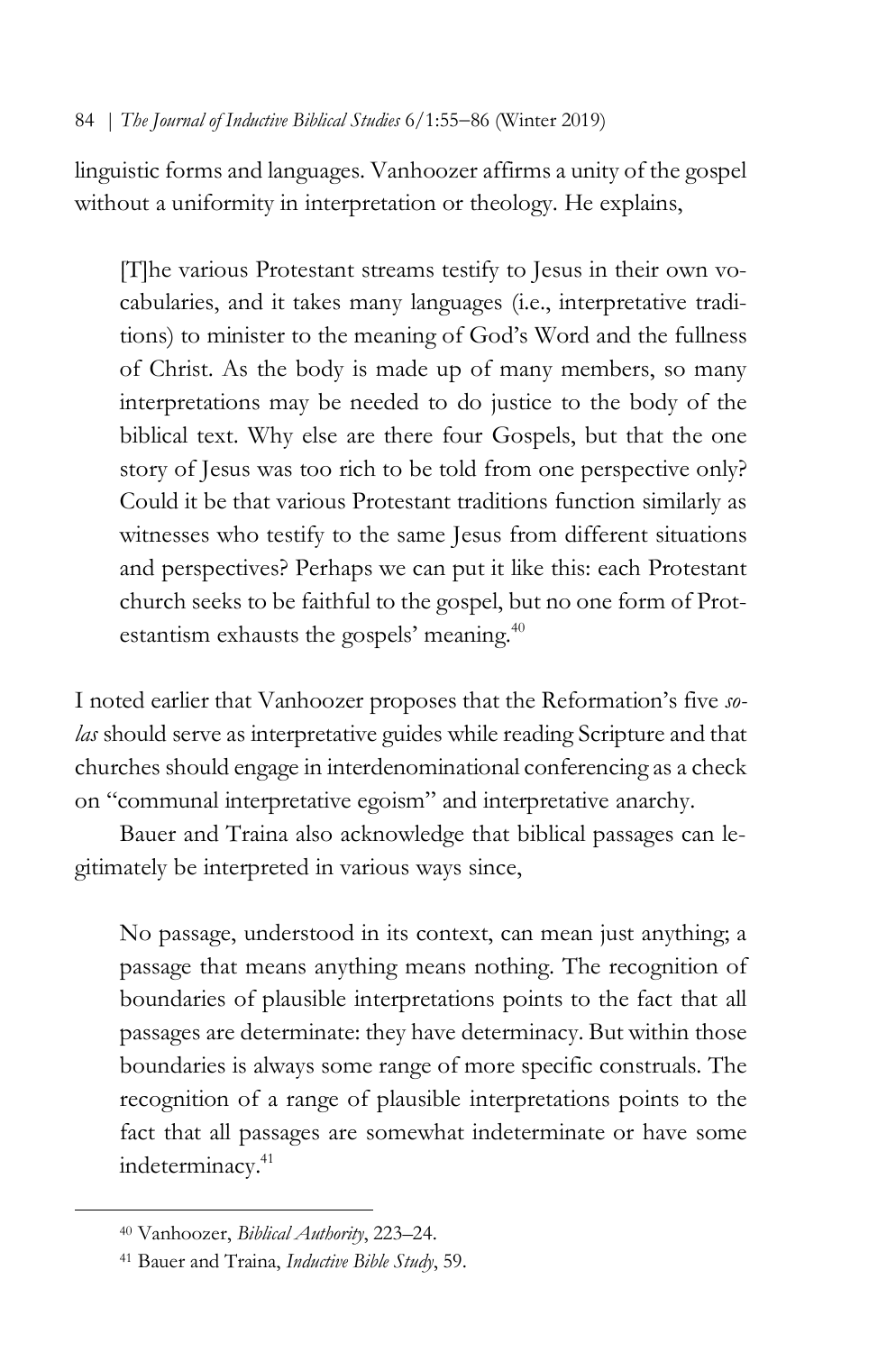So, not only do individuals interpret the Bible in several ways but the Bible itself invites a certain amount of diversity.

For this reason, Bauer and Traina think it is important not only to read the Bible individually but also in a community of interpreters. The community of interpreters have a vital role to play in assessing and evaluating both the process of biblical interpretation and the conclusions drawn from biblical study. Through dialogue with other interpreters, one can not only assess their observations, interpretations, and applications, but one can also self-evaluate one's own work in this same regard. This critical dialogue and assessment performed in community using the IBS method and hermeneutics discourages the unbridled reading the text and reveals ways that we might impose alien ideas or systems of thought upon our interpretation of Scripture. In addition, conferencing within a community of interpreters may shed new light on one's own observations, interpretations, and how we might apply the text today.

Bauer and Traina contend that we should not restrict the community of interpreters to scholars. Instead, they think that "we can learn a great deal about the meaning of biblical passages by examining how these passages have been used in a broad range of forms, for example, in poetry, hymnody, liturgy, paintings, or fiction."42 It should be added that the community of interpreters not only includes scholars living today, but also the vast number of biblical commentators throughout Church history. The community of interpreters might also include the canons of faith heralded by Canonical Theists, i.e., creeds, liturgies, bishops, saints, theologians, Church councils, icons, and architecture. In any case, the principle of communal study is essential to mitigating against excessive interpretative anarchy and doctrinal chaos. The IBS method and hermeneutical principles employed within the community of interpreters could function as part of a central legitimating authority that guides and assesses how we observe, interpret, and apply Scripture in the present pluralistic age.

<sup>42</sup> Bauer and Traina, *Inductive Bible Study*, 61.